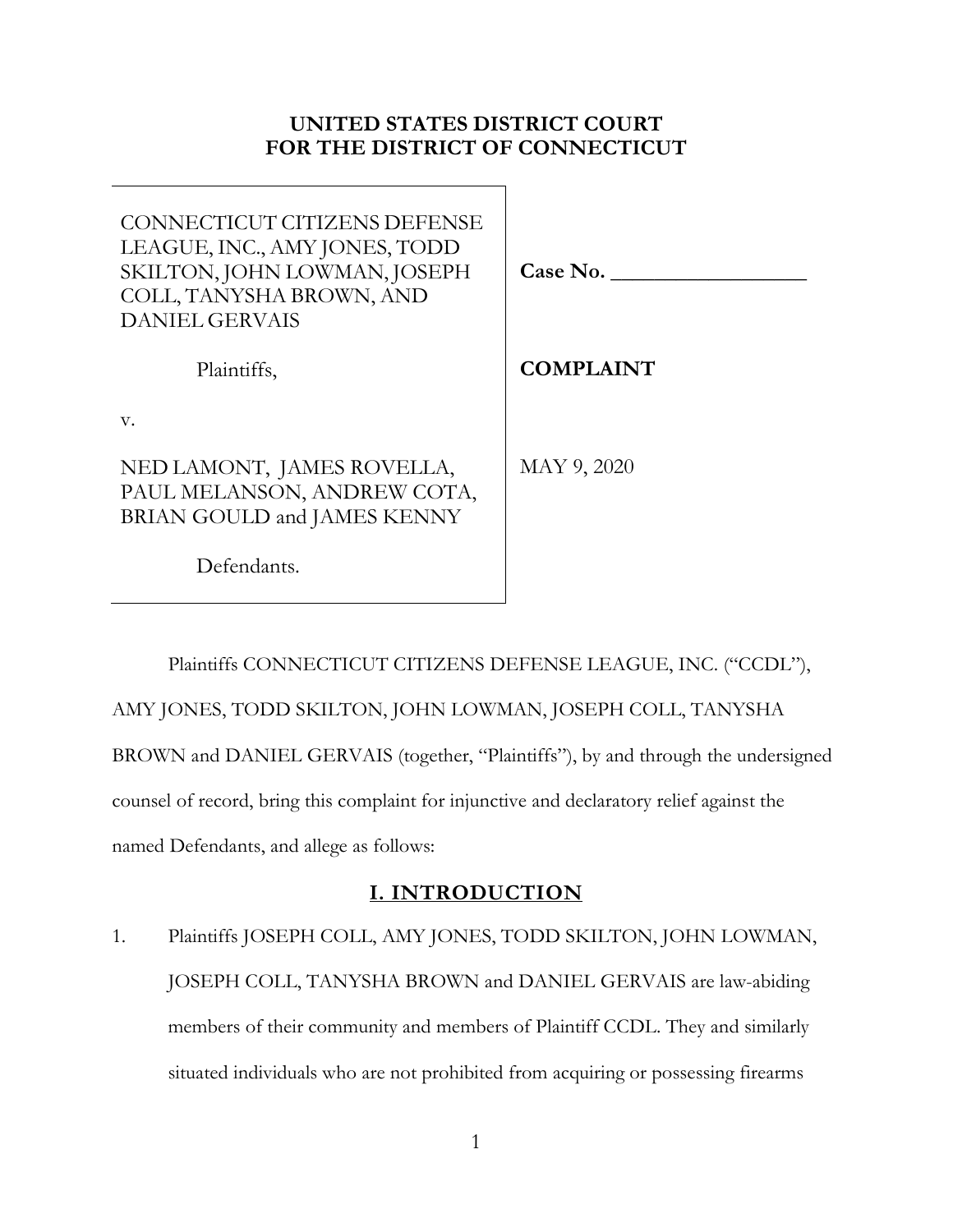under state and federal law, have a fundamental, constitutionally guaranteed right to purchase firearms, ammunition, and/or ammunition magazines ("magazines"). But because of Defendants' actions in enacting, interpreting and enforcing certain laws and orders, the Plaintiffs have been illegally prevented from exercising these rights. By their Complaint, the Plaintiffs allege that the conduct of the Defendants, undertaken under color of law, illegally deprives the Plaintiffs of their Constitutional right to keep and bear arms, right to due process of law, right to equal protection under the law, and right to the privileges and immunities of citizenship. The Plaintiffs bring this action seeking a declaratory judgment that the Defendants' actions are unconstitutional, and seek injunctive relief and a writ of mandamus requiring the Defendants to either allow the Plaintiffs to apply for firearms certificates and permits, or to allow the Plaintiffs to obtain and possess firearms, ammunition and magazines without a certificate or permit.

### **II. JURISDICTION & VENUE**

- 2. This Court has jurisdiction over all claims for relief pursuant to 28 U.S.C.  $\%$  1331, 1343, 2201, and 2202, and 42 U.S.C. §§ 1983 and 1988, as this action seeks to redress the deprivation under color of the law, of the rights, privileges or immunities secured by the United States Constitution. To the extent Plaintiffs' claims may allege or may be construed to allege state law claims, this Court has supplemental jurisdiction under 28 U.S.C. § 1367(a).
- 3. Venue lies in this Court under 28 U.S.C. § 1391, as the events giving rise to Plaintiffs' causes of action arose or exist in this District in which the action is brought.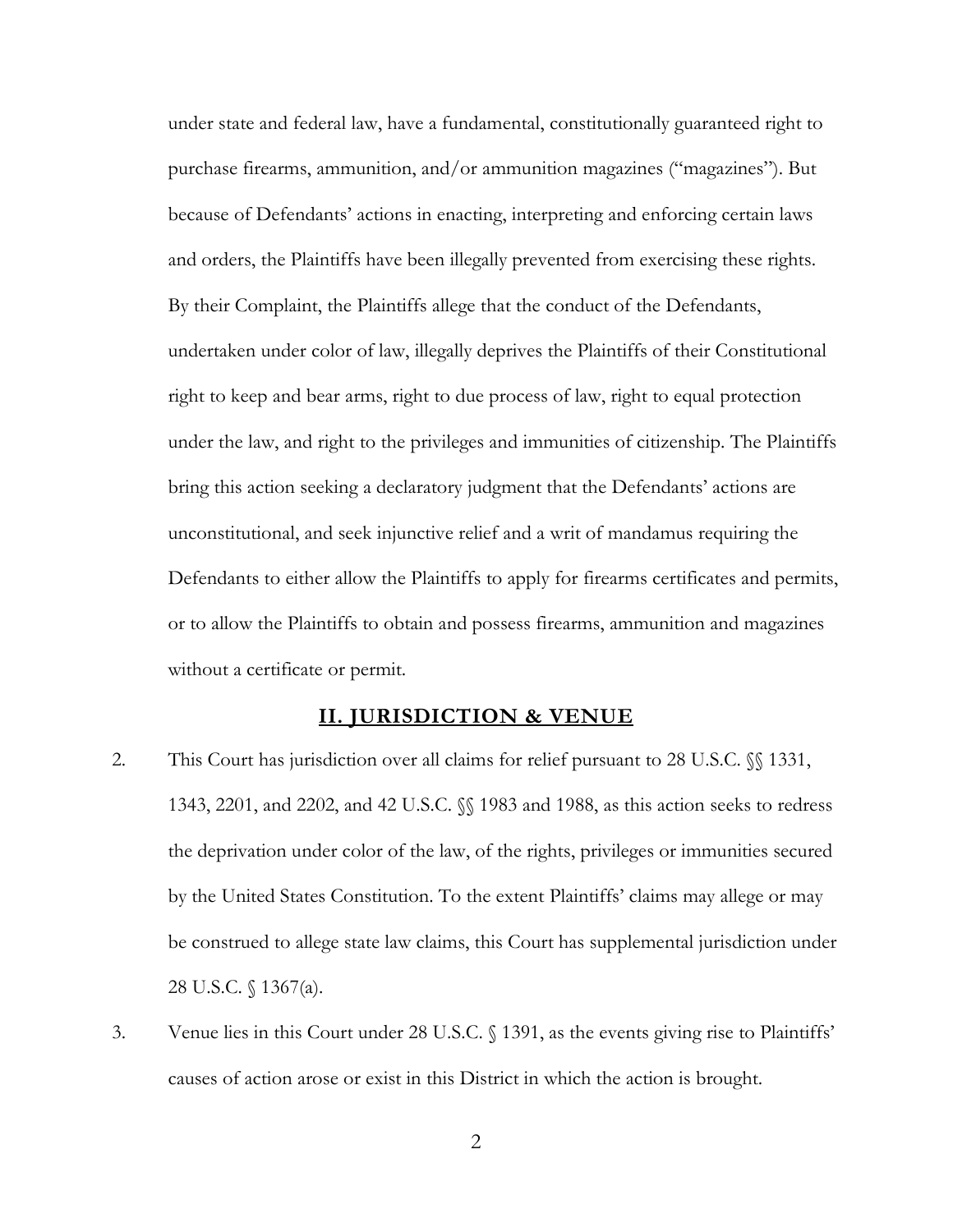#### **III. PARTIES**

- 4. Plaintiff CCDL is a nonprofit, educational foundation, incorporated under the laws of Connecticut with its principal place of business in Torrington, Connecticut. Its mission is to preserve the effectiveness of the Second Amendment through legislative and grassroots advocacy, education, research, publishing, legal action and programs focused on the Constitutional right to keep and bear arms. CCDL has over 34,000 members and supporters nationwide, with more than 95 percent of its members and supporters being residents of Connecticut. CCDL represents its members and supporters - which include individuals seeking to exercise their right to purchase, keep and carry firearms, ammunition and magazines for self-defense. CCDL brings this action on behalf of itself and its members and supporters who possess all the indicia of membership, and similarly situated members of the public. CCDL has expended and diverted resources, and is adversely and directly harmed, because of Defendants' conduct as challenged herein.
- 5. Plaintiff Amy Jones ("Jones") is a natural person, a resident of Farmington, Connecticut, an adult over the age of 21, a citizen of the United States, and is legally eligible under federal and state law to acquire and possess firearms, ammunition, and magazines. Plaintiff Jones is a member and supporter of Plaintiff CCDL.
- 6. Plaintiff Todd Skilton ("Skilton") who is married to Plaintiff Jones, is a natural person, a resident of Farmington, Connecticut, an adult over the age of 21, a citizen of the United States, and is legally eligible under federal and state law to acquire and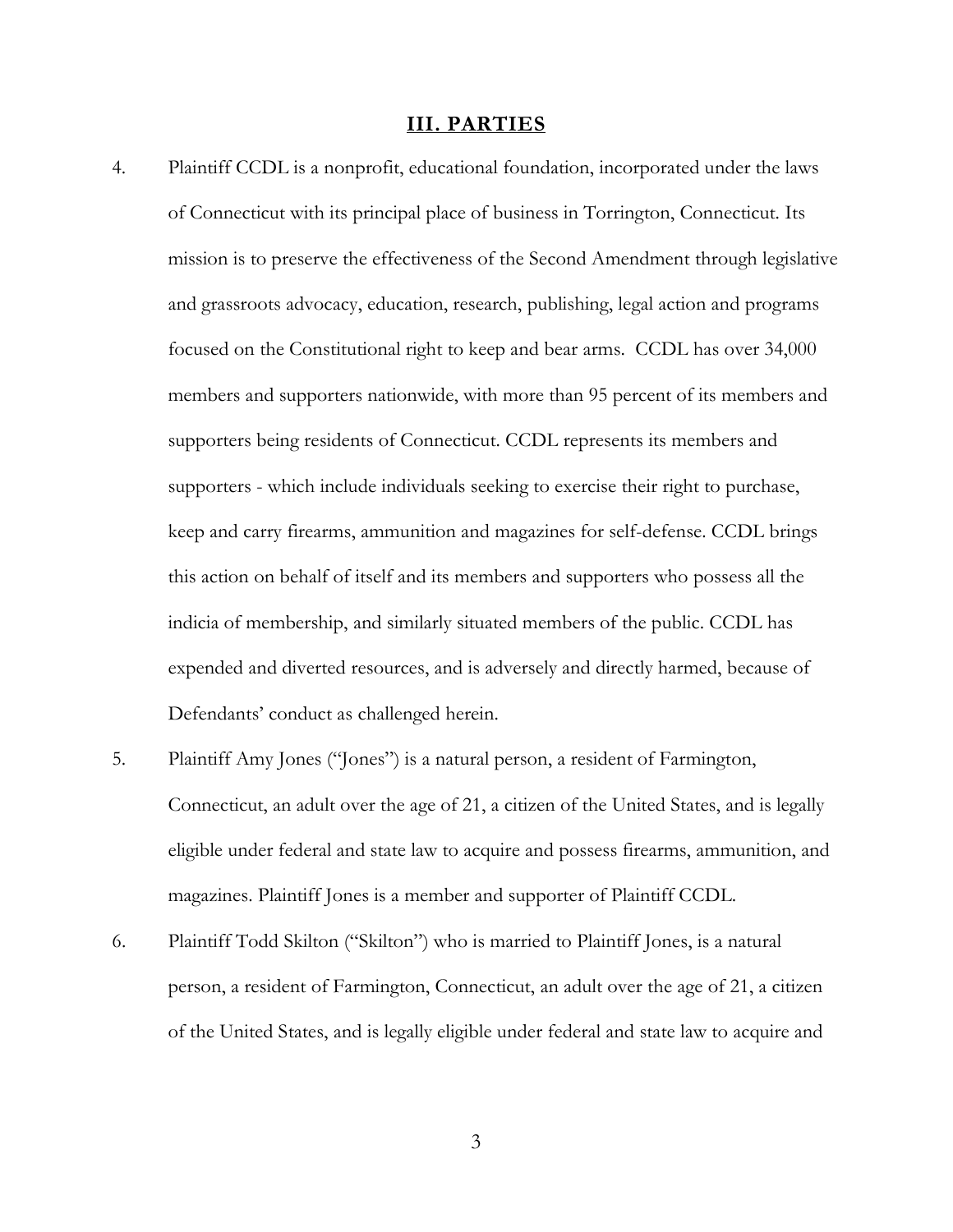possess firearms, ammunition, and magazines. Plaintiff Skilton is a member and supporter of Plaintiff CCDL.

- 7. Plaintiff John Lowman ("Lowman") is a natural person, a resident of Ansonia, Connecticut, an adult over the age of 21, a citizen of the United States, and is legally eligible under federal and state law to acquire and possess firearms, ammunition, and magazines. Plaintiff Lowman is a member and supporter of Plaintiff CCDL.
- 8. Plaintiff Joseph Coll ("Coll") is a natural person, a resident of Vernon, Connecticut, an adult over the age of 21, a citizen of the United States, and is legally eligible under federal and state law to acquire and possess firearms, ammunition, and magazines. Plaintiff Coll is a member and supporter of Plaintiff CCDL.
- 9. Plaintiff Tanysha Brown ("Brown") is a natural person, a resident of Bristol, Connecticut, an adult over the age of 21, a citizen of the United States, and is legally eligible under federal and state law to acquire and possess firearms, ammunition, and magazines. Plaintiff Brown is a member and supporter of Plaintiff CCDL.
- 10. Plaintiff Daniel Gervais ("Gervais") is a natural person, a resident of Farmington, Connecticut, an adult over the age of 21, a citizen of the United States, and is legally eligible under federal and state law to acquire and possess firearms, ammunition, and magazines. Plaintiff Gervais is a member and supporter of Plaintiff CCDL.
- 11. Defendant Ned Lamont is the elected Governor of the State of Connecticut. In such capacity, Defendant Lamont is the State's supreme executive officer. Connecticut Constitution, Art. 4, § 5. As Governor, he is charged with the duty to "take care that the laws be faithfully executed" and he is "the conservator of the peace throughout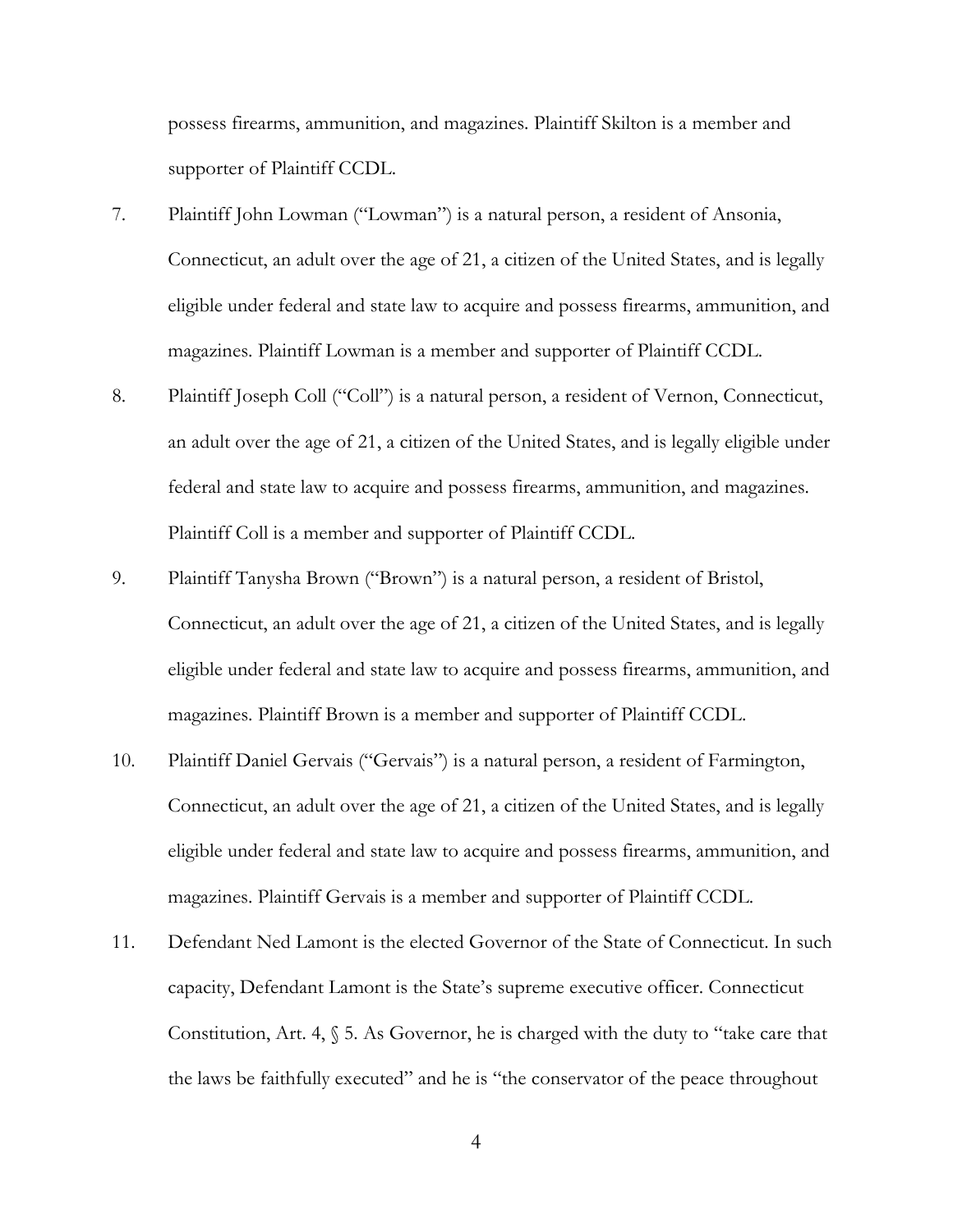the state." Id. Art. 4, § 12. Defendant Lamont is therefore ultimately responsible for the oversight, direction, and implementation of the enforcement of the laws and orders at issue in this action, including by and through his delegation of such enforcement authority to Defendant James C. Rovella. Defendant Lamont is sued in his official capacity.

- 12. Defendant Commissioner James C. Rovella is the Chief Executive of the Connecticut Department of Emergency Services and Public Protection ("DESPP"). On information and belief, Commissioner Rovella, through a delegation of power and authority from Defendant Lamont, who appointed him, is charged with overseeing, directing, implementing, and otherwise executing through DESPP, the State's laws and orders at issue in this lawsuit, including but not limited to Connecticut General Statutes (CGS) §§ 29-17a, 29-17c, 29-28, 29-28a, 29-29, 29-30, 29-33, 29-35, 29-37q, 29-37r, 29-37s, 29-38m, 29-38-n, 29-38o and Executive Order 7E. Commissioner Rovella is sued in his official capacity.
- 13. Defendant Paul Melanson is the Chief of Police for the Town of Farmington, a municipality located in the State of Connecticut. Upon information and belief, Chief Melanson oversees, directs, implements, and is ultimately responsible for the acceptance of applications for, the processing of, and the issuance of, temporary pistol permits to residents of the Town of Farmington. Chief Melanson is sued in his official capacity.
- 14. Defendant Andrew Cota is the Chief of Police for the City of Ansonia, a municipality located in the State of Connecticut. Upon information and belief, Chief Cota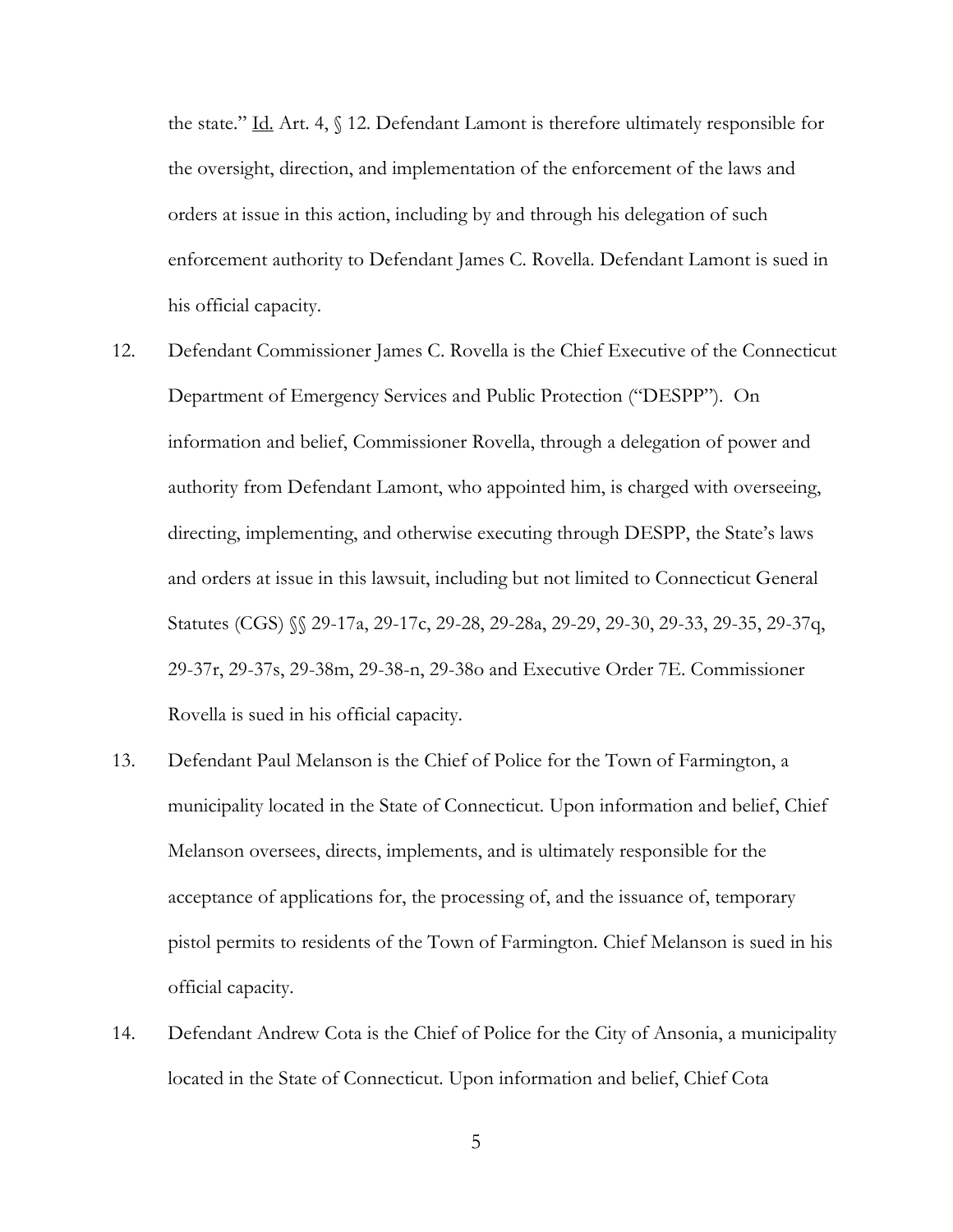oversees, directs, implements, and is ultimately responsible for the acceptance of applications for, the processing of, and the issuance of, temporary pistol permits to residents of the City of Ansonia. Chief Cota is sued in his official capacity.

- 15. Defendant Brian Gould is the Chief of Police for the City of Bristol, a municipality located in the State of Connecticut. Upon information and belief, Chief Gould oversees, directs, implements, and is ultimately responsible for the acceptance of applications for, the processing of, and the issuance of, temporary pistol permits to residents of the City of Bristol. Chief Gould is sued in his official capacity.
- 16. Defendant James L. Kenny is the Chief of Police for the Town of Vernon, a municipality located in the State of Connecticut. Upon information and belief, Chief Kenny oversees, directs, implements, and is ultimately responsible for the acceptance of applications for, the processing of, and the issuance of, temporary pistol permits to residents of the Town of Vernon. Chief Kenny is sued in his official capacity.

#### **IV. FACTS APPLICABLE TO ALL COUNTS**

17. In Connecticut, barring a statutory exemption, none of which apply here, the transfer of ownership of ammunition and/or magazines is restricted to those persons possessing a State-issued ammunition certificate, long gun eligibility certificate, handgun eligibility certificate, or permit to carry pistols and revolvers ("pistol permit"). CGS § 29-38m. Transfer of ammunition or magazines to a non-exempted person who does not possess such a certificate or permit is a Class D felony. CGS § 29-38m(e).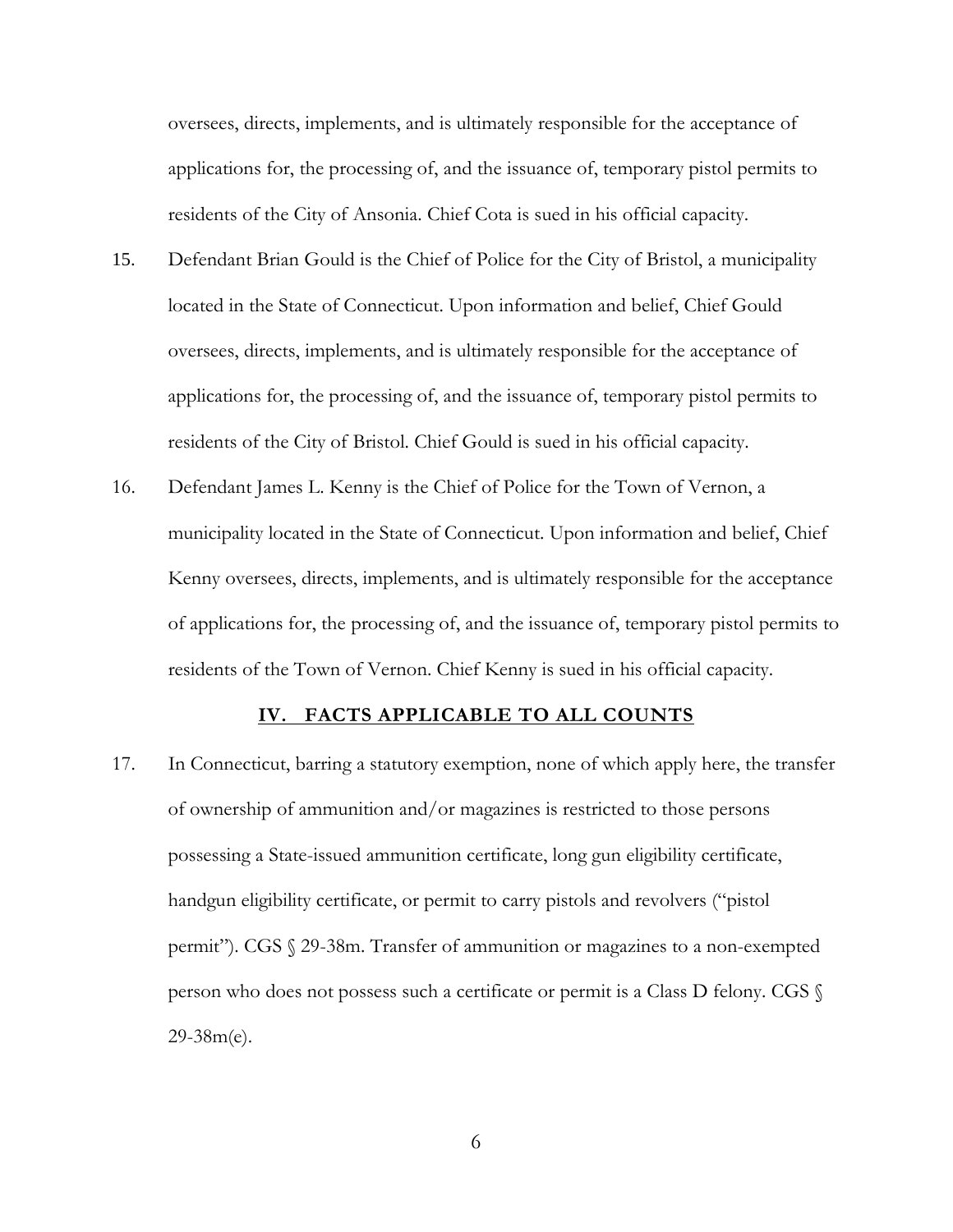- 18. In Connecticut, barring a statutory exemption, none of which apply here, the transfer of ownership of rifles and/or shotguns is restricted to only those persons possessing a State-issued long gun eligibility certificate, handgun eligibility certificate, or pistol permit. CGS § 29-37a. Transfer of a rifle or shotgun to a non-exempted person who does not possess such a certificate or permit is a Class D felony. CGS  $\Diamond$  29-37a(j).
- 19. In Connecticut, barring a statutory exemption, none of which apply here, the transfer of ownership of pistols and revolvers is restricted to only those persons possessing a State-issued handgun eligibility certificate, or pistol permit. CGS § 29-33. Transfer of a pistol or revolver to a non-exempted person who does not possess such a certificate or permit is a Class C felony. CGS § 29-33(i).
- 20. In Connecticut, barring a statutory exemption, none of which apply here, the conduct of carrying a loaded handgun on the person in public - outside the limited boundaries of a person's home, or their place of business – by any person who does not possess a pistol permit is prohibited. CGS § 29-35. The same applies to the transportation of a loaded handgun. Id. CGS 29-38. Both are felonious.
- 21. Persons convicted of a felony not only face serious criminal penalties, but such conviction would also disqualify them from obtaining a State-issued firearms certificate or permit and from lawfully possessing a firearm, ammunition or magazine.
- 22. On information and belief, the State and law enforcement officers within it (some under the ultimate direction of Defendants Rovella, Melanson, Cota, Gould and Kenny) and prosecutors within it, routinely enforce CGS  $\%$  29-38m(e), 29-37a(j), and/or 29-33(i), against individuals without a State-issued certificate or permit who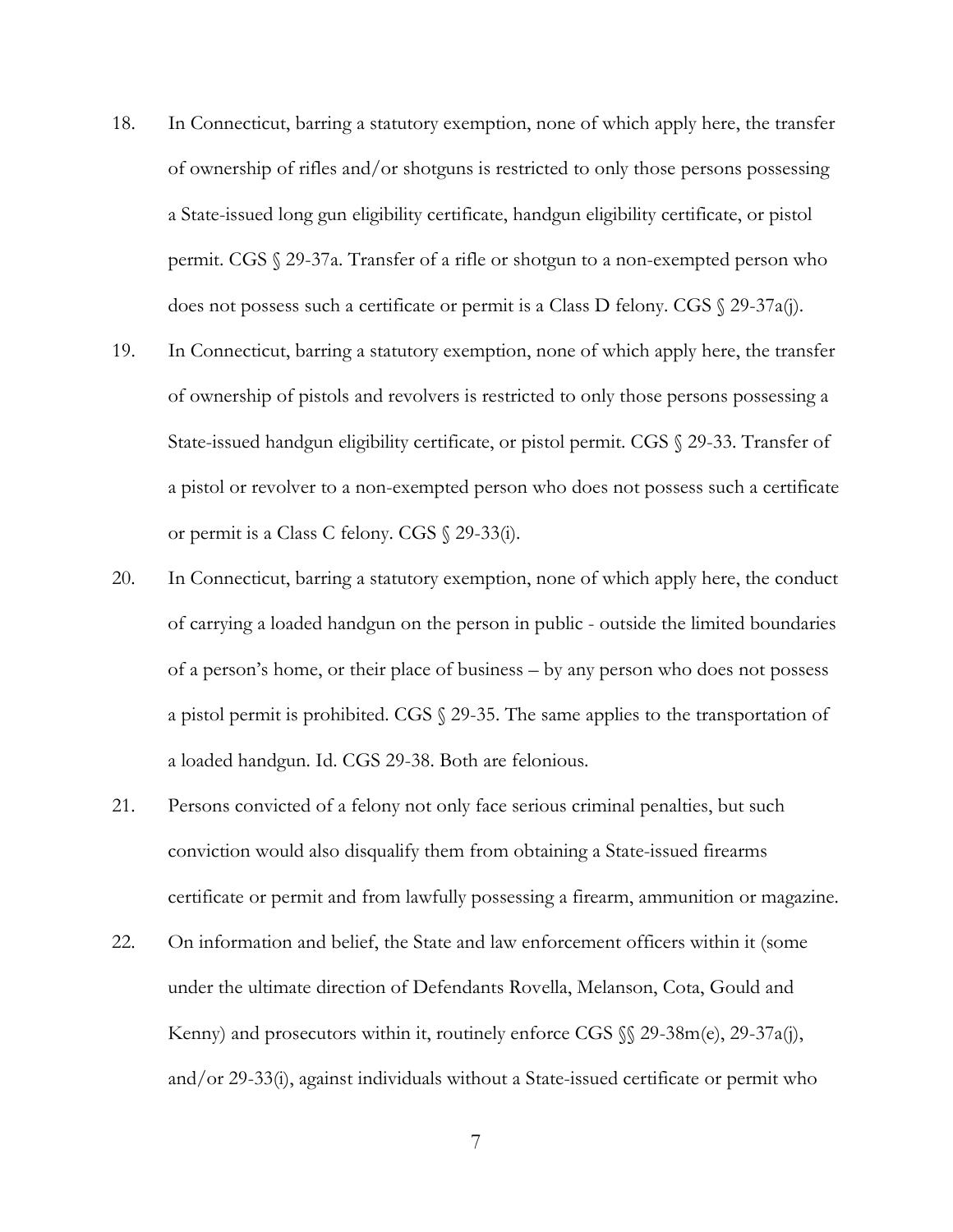are otherwise legally eligible to acquire and/or possess firearms, ammunition, and/or magazines.

- 23. On information and belief, the State and law enforcement officers within it (some under the ultimate direction of Defendants Rovella, Melanson, Cota, Gould and Kenny) and prosecutors within it, routinely enforce § CGS 29-35, and/or CGS § 29- 38, against individuals without a State-issued pistol permit who are otherwise legally eligible to carry pistols and revolvers.
- 24. In Connecticut, all State-issued firearms certificates and permits are issued by DESPP. CGS §§ 29-38n, 29-37p, 29-36f, and 29-28. In order to obtain a State-issued firearms certificate or permit, an applicant for such certificate or permit is required to present him/herself for the taking of his/her fingerprints by law enforcement so that law enforcement can perform a criminal background check on the person. CGS  $\S$  29-17a.
- 25. In Connecticut, as a condition precedent to the issuance of a State-issued pistol permit, the applicant must first obtain a temporary pistol permit from the town or city in which said applicant resides ("local issuing authority"). CGS § 29-28(b).
- 26. In Connecticut, a person seeking to obtain a temporary pistol permit must submit his/her application to their local issuing authority. CGS § 29-28(a). As a part of the application process, the applicant is required to submit (as with other state firearms certificates and permits) him/herself in person for the purposes of having his/her finger prints taken for the CGS § 29-17a criminal background check. CGS § 29-29.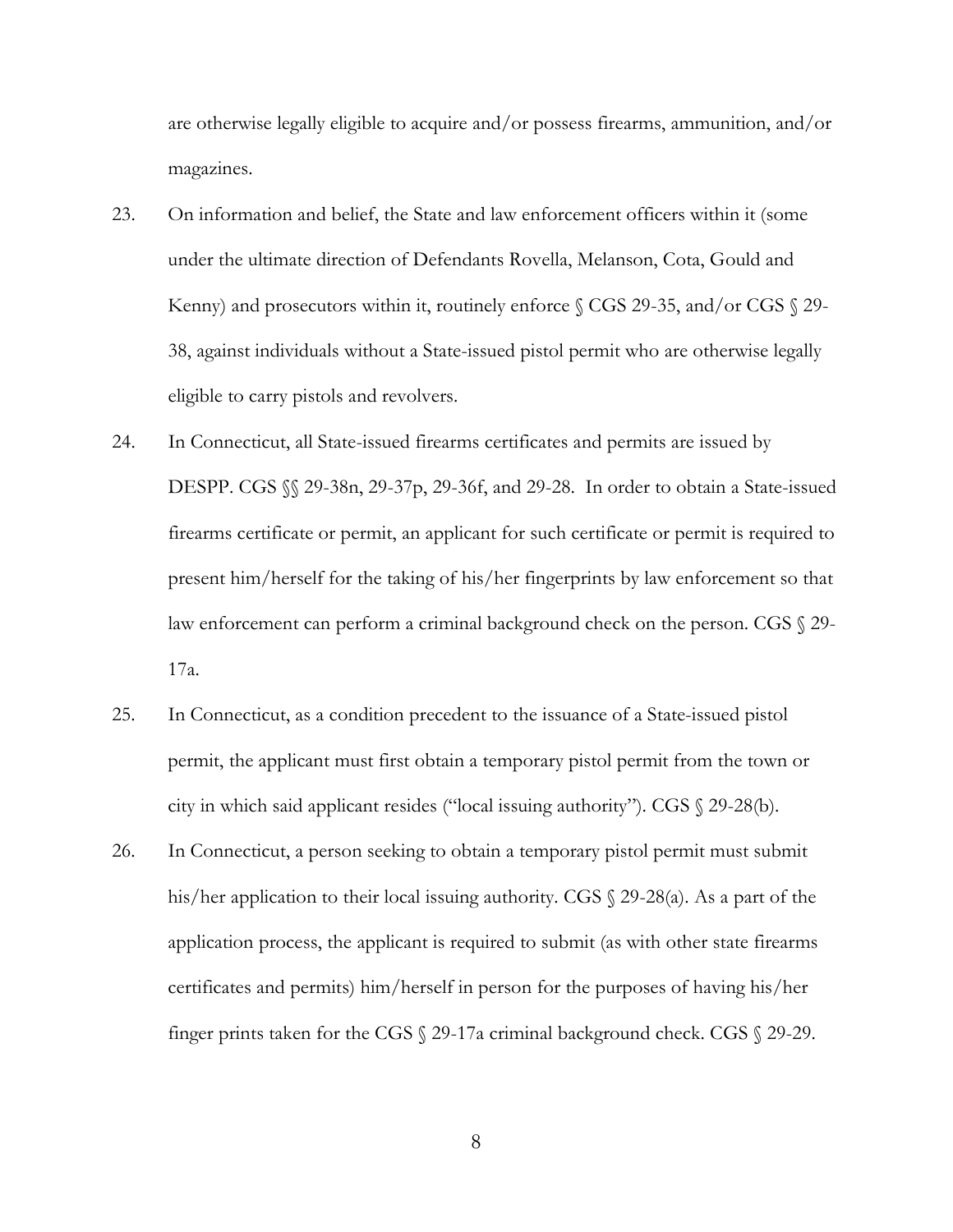- 27. In Connecticut, pursuant to CGS § 29-17c, state and local law enforcement is prohibited from refusing to take the fingerprints of an applicant for a firearms certificate or permit.
- 28. On March 10, 2020, in response to the outbreak of the Coronavirus (aka COVID-19), Defendant Lamont declared Public Health and Civil Preparedness Emergencies pursuant to CGS §§ 19a-131a and 28-9.
- 29. On March 16, 2020, Plaintiff Coll appeared at the Vernon Police Department to submit his application for a State-issued pistol permit, at which time Plaintiff Coll was informed that the Vernon Police Department had suspended the taking of fingerprints for pistol permits. In violation of CGS 29-17a, the Vernon Police Department refused to take Plaintiff Coll's fingerprints, and refused to accept Plaintiff Coll's application for a pistol permit.
- 30. On March 16, 2020 and thereafter, Plaintiff Coll was, and has been, employed as a school teacher in Connecticut. During the application process to be employed as a school teacher, Plaintiff Coll was fingerprinted for the purposes of a criminal background check. Pursuant to C.G.S. § 29-29(b), Plaintiff Coll is not required to resubmit fingerprints for the processing of his pistol permit application. Nonetheless, the Vernon Police Department refused to accept his application for a pistol permit.
- 31. On March 17, 2020, ostensibly relying upon the statutory powers granted to him by his own declaration of Public Health and Civil Preparedness Emergencies, Defendant Lamont issued Executive Order 7E which, among other things, suspended C.G.S. 29- 17c(a), permitting DESPP and municipal police departments to "eliminate or limit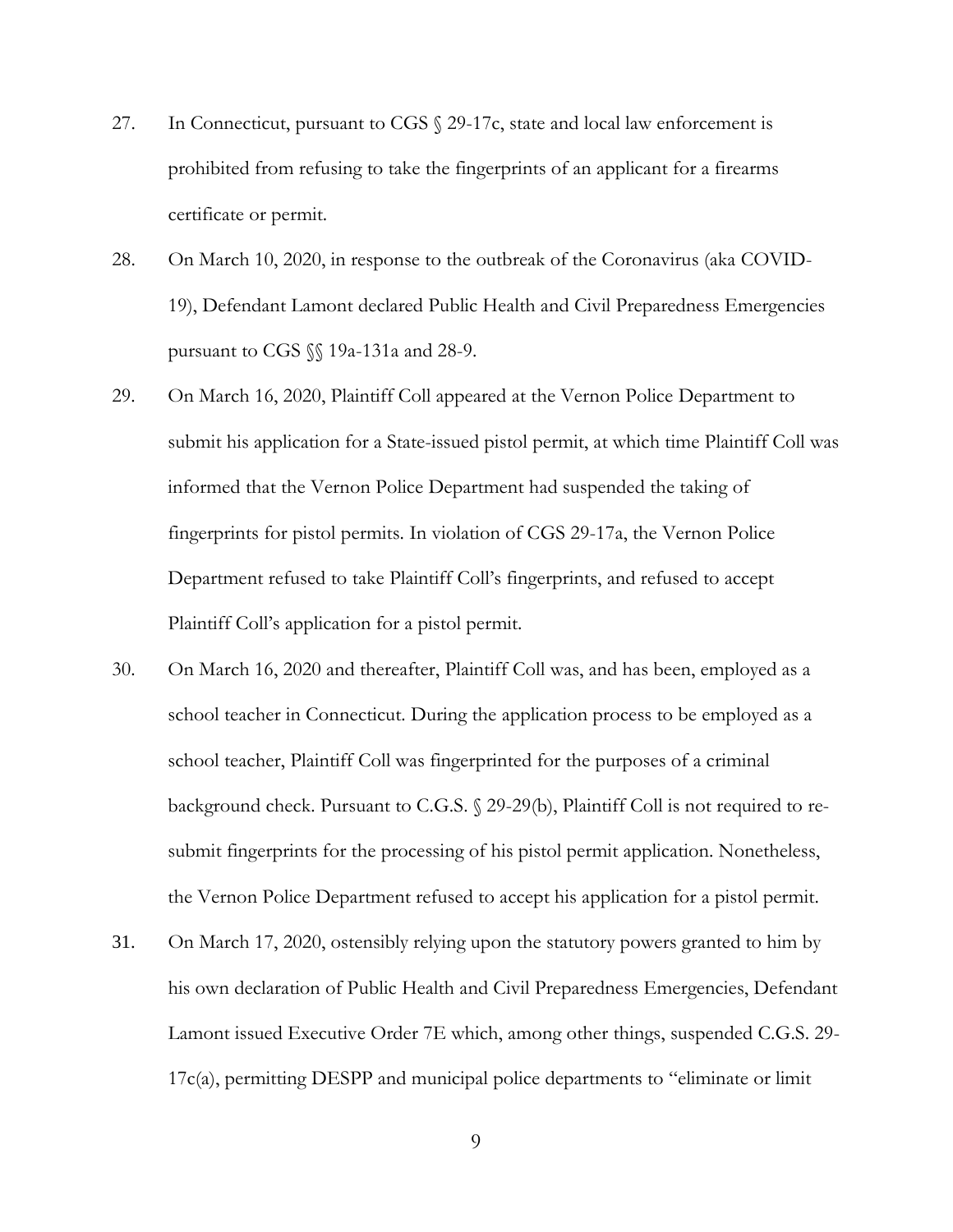fingerprint hours" for firearms certificates and permits, but maintained that fingerprinting for long term care providers would continue to take place at DESPP headquarters. Additionally, that DESPP headquarters "would remain open to the general public for other purposes."

- 32. Upon information and belief, following the issuance of Defendant Lamont's Executive Order 7E, DESPP and local issuing authorities throughout the State stopped taking fingerprints from firearms certificate and permit applicants.
- 33. On April 13, 2020, Plaintiff Lowman having completed his statutorily required firearms training and wanting to apply for a pistol permit, contacted the Ansonia Police Department for the purposes of having his fingerprints taken to submit with his application.
- 34. On April 13, 2020, Plaintiff Lowman was informed by the a representative of Ansonia Police Department that, pursuant to Governor Lamont's Executive Order 7E, it was not taking fingerprints from firearms certificate or permit applicants, and therefore would not accept Plaintiff Lowman's application for a pistol permit.
- 35. On or about April 15, 2020, Plaintiff Brown, having completed her statutorily required firearms training and wanting to apply for a pistol permit, contacted the Bristol Police Department for the purposes of having her fingerprints taken to submit with her application.
- 36. On or about April 15, 2020, when Plaintiff Brown contacted the Bristol Police Department for the purposes of arranging for the taking of her fingerprints, she was informed that, due to the issuance of Governor Lamont's Executive Order 7E, the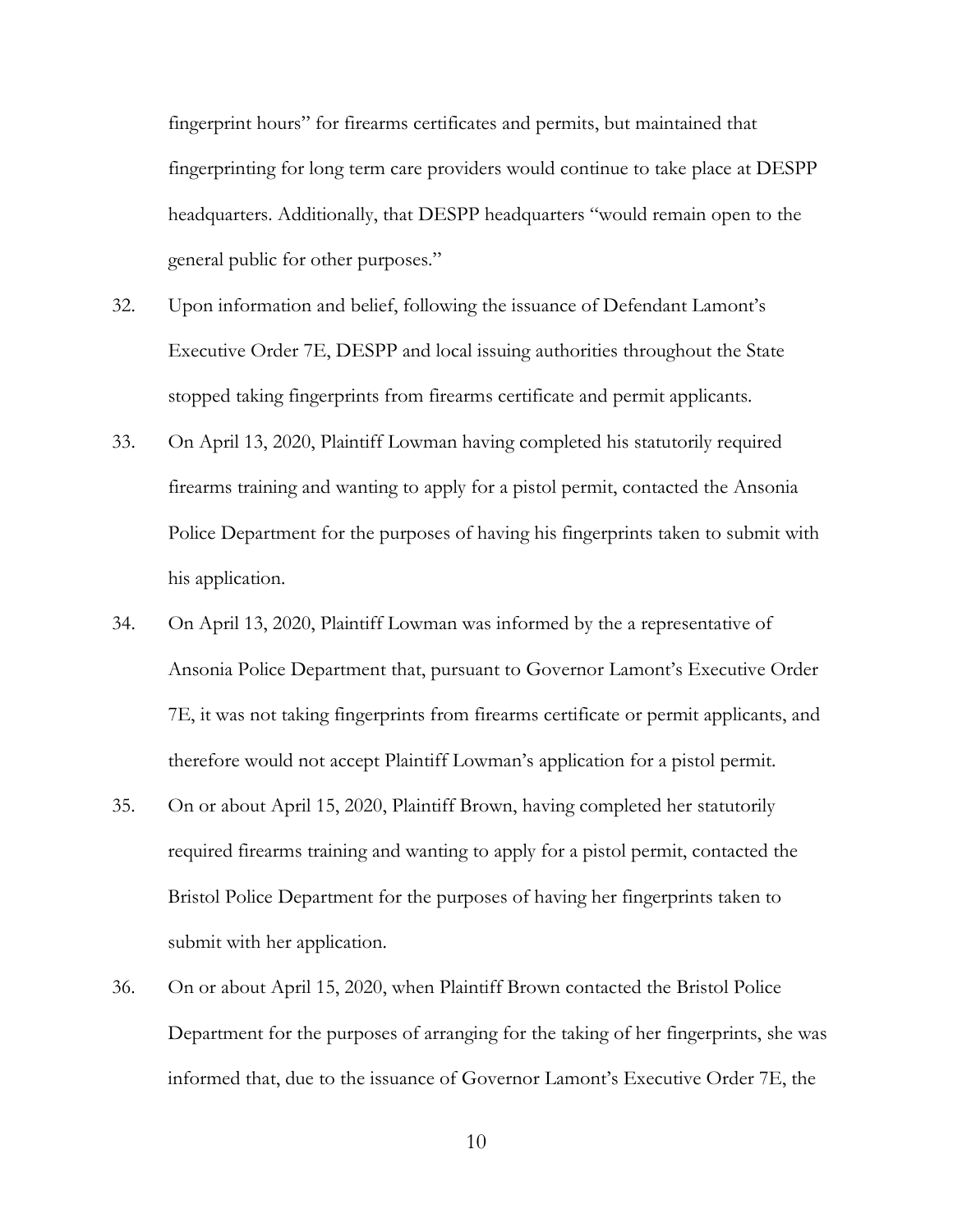Bristol Police Department had suspending the taking of fingerprints for that purpose, and therefore would not accept Plaintiff Brown's application for a pistol permit.

- 37. Plaintiff Brown had previously been employed as security guard for a bank. During the application process to be employed as a security guard, Plaintiff Brown was fingerprinted for the purposes of a criminal background check. Pursuant to C.G.S. § 29-29(b) Plaintiff Brown is not required to re-submit fingerprints for her pistol permit application. Nonetheless, the Bristol Police Department refused to accept her application.
- 38. On April 20, 2020, Plaintiffs Jones and Skilton had completed their statutorily required firearms training, and wanted to apply for respective pistol permit(s).
- 39. On April 20, 2020, Plaintiff Jones contacted the Farmington Police Department on behalf of herself and Plaintiff Skilton, for the purposes of arranging to have their fingerprints taken to submit their respective application(s) for a pistol permit.
- 40. On April 20, 2020, a representative of the Farmington Police Department informed Plaintiff Jones that it had suspended the taking of fingerprints for the purposes of submission of pistol permit applications, and therefore she and Plaintiff Skilton could not submit their respective application(s).
- 41. The failure and/or refusal of local and state law enforcement to take fingerprints of applicants like Plaintiffs Jones, Skilton, Lowman, Coll, Brown, and similarly situated CCDL members, has effectively stopped the only process by which individuals without a State-issued firearms certificate or permit can obtain a certificate or permit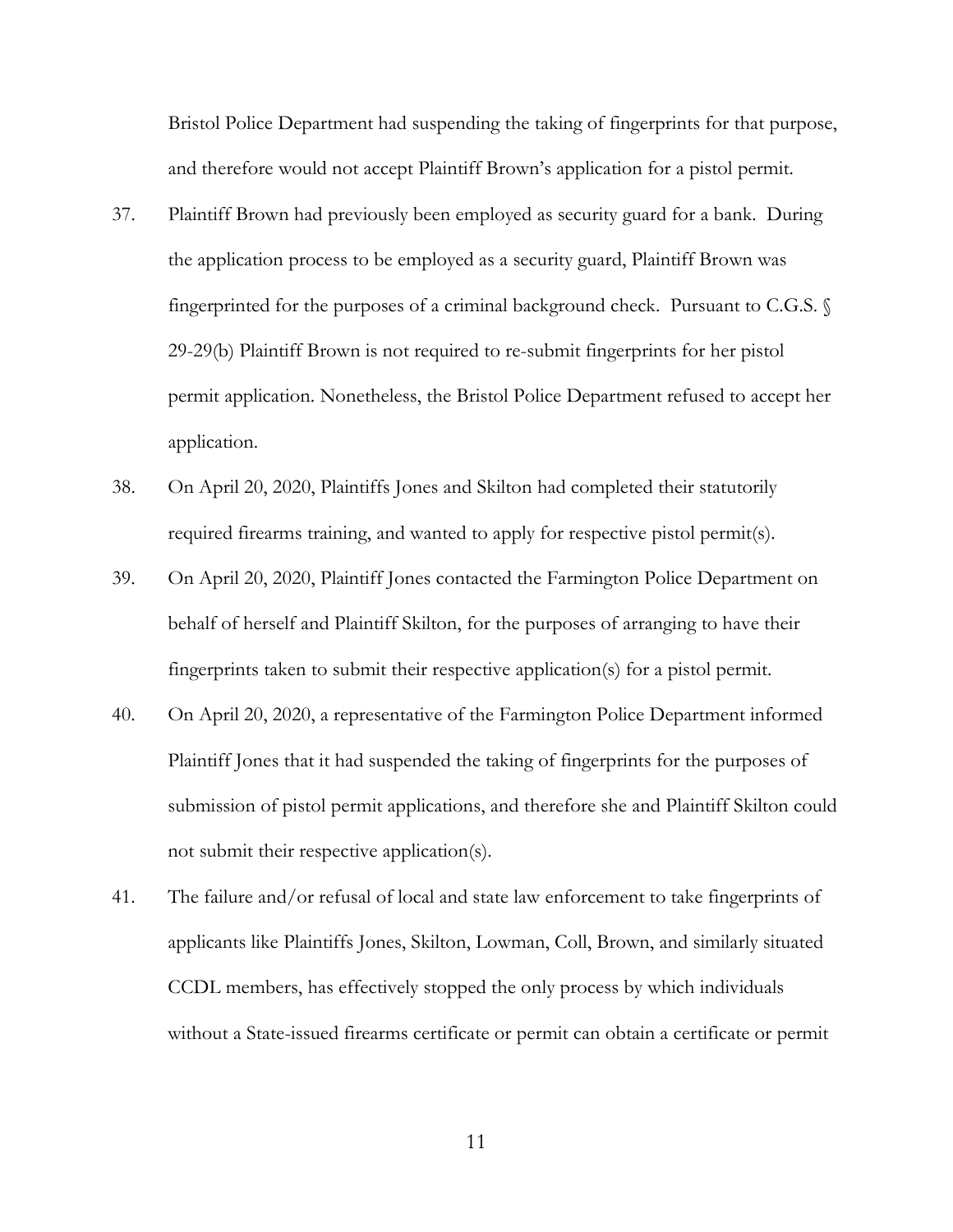required to legally obtain, possess and/or carry (as applicable) firearms, ammunition, and/or magazines in the State.

- 42. The failure and/or refusal of the Bristol and Vernon Police Department(s) to honor and recognize the fact that Plaintiff Brown, Plaintiff Coll and similarly situated CCDL members, do not need to re-submit their fingerprints, and still not accept the applications of Plaintiff Brown and Plaintiff Coll has effectively stopped the only process by which those individuals without a State-issued firearms certificate or permit can obtain a certificate or permit required to legally obtain, possess and/or carry (as applicable) firearms, ammunition, and/or magazines in the State.
- 43. Prior to April 20, 2020, Plaintiff Gervais had completed his statutorily required firearms training, paid the required fees, had his fingerprints taken, and submitted his application for a pistol permit to the Resident State Trooper for Jewett City – his local law enforcement charged with accepting applications for pistol permits.
- 44. On April 22, 2020, the Resident State Trooper for Jewett City having reviewed the information submitted, issued Plaintiff Gervais a temporary pistol permit.
- 45. On or about April 22, 2020, Plaintiff Gervais inquired of the state police as to completing the process for obtaining his State-issued pistol permit, which is, on all occasions, effectuated by the state police. However, on said date, a representative of the state police informed him that it was not processing pistol permit applications and not issuing new pistol permits (even though fingerprinting is not required for this issuance).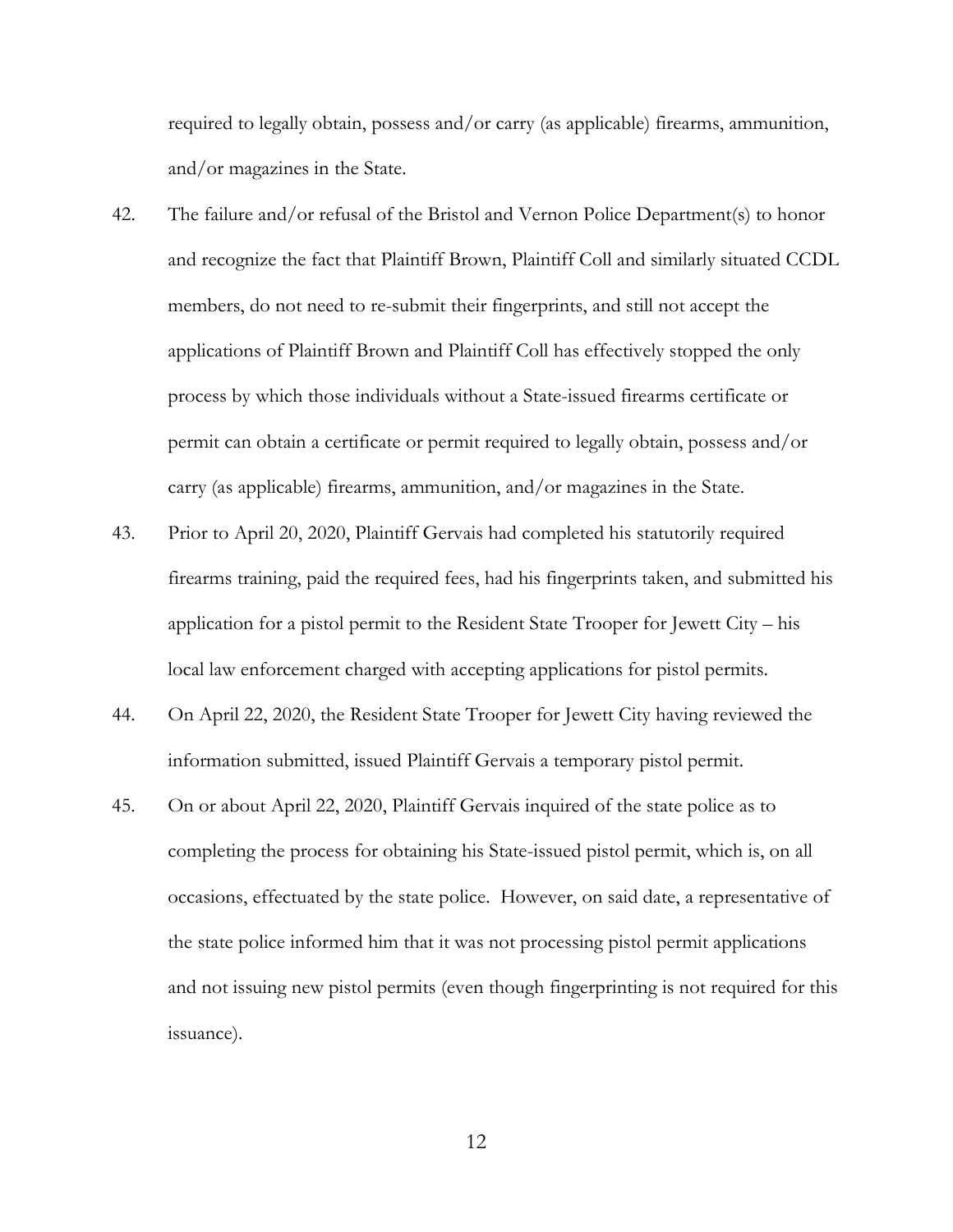- 46. The failure and/or refusal of state law enforcement to issue a State-issued pistol permit to Plaintiff Gervais has effectively stopped the only process by which, without a State-issued firearms certificate or permit, he can obtain a certificate or permit required to legally obtain and/or carry (as applicable) firearms, ammunition, and/or magazines throughout the State.
- 47. Although the Defendants have closed off all avenues for the Plaintiffs to obtain a State-issued firearms certificate or permit, many categories of individuals statutorily exempt from the State's criminal laws can freely carry loaded, operable handguns in public without having their fingerprints taken, submitting any application, asking for permission to exercise their rights, passing a background check, or paying any fees at all, because of their status or former status as government favored categories of individuals.
- 48. The Legislature has provided no findings or declarations to support any legitimate government interest for creating such special exemptions while denying other responsible and law-abiding citizens, like Plaintiffs Jones, Skilton, Lowman, Coll, Brown, Gervais and similarly situated CCDL members, the ability to lawfully exercise their constitutional right to obtain and possess firearms, ammunition, and magazines.
- 49. Upon information and belief, although the Defendants Lamont, Rovella, Melanson, Cota, Gould, and Kenny have closed off all avenues for Plaintiffs Jones, Skilton, Lowman, Coll, and Brown to have their fingerprints taken to obtain a State-issued firearms certificate or permit, DESPP and the Farmington, Ansonia, Bristol, and Vernon Police Departments are continuing to take fingerprints of applicants for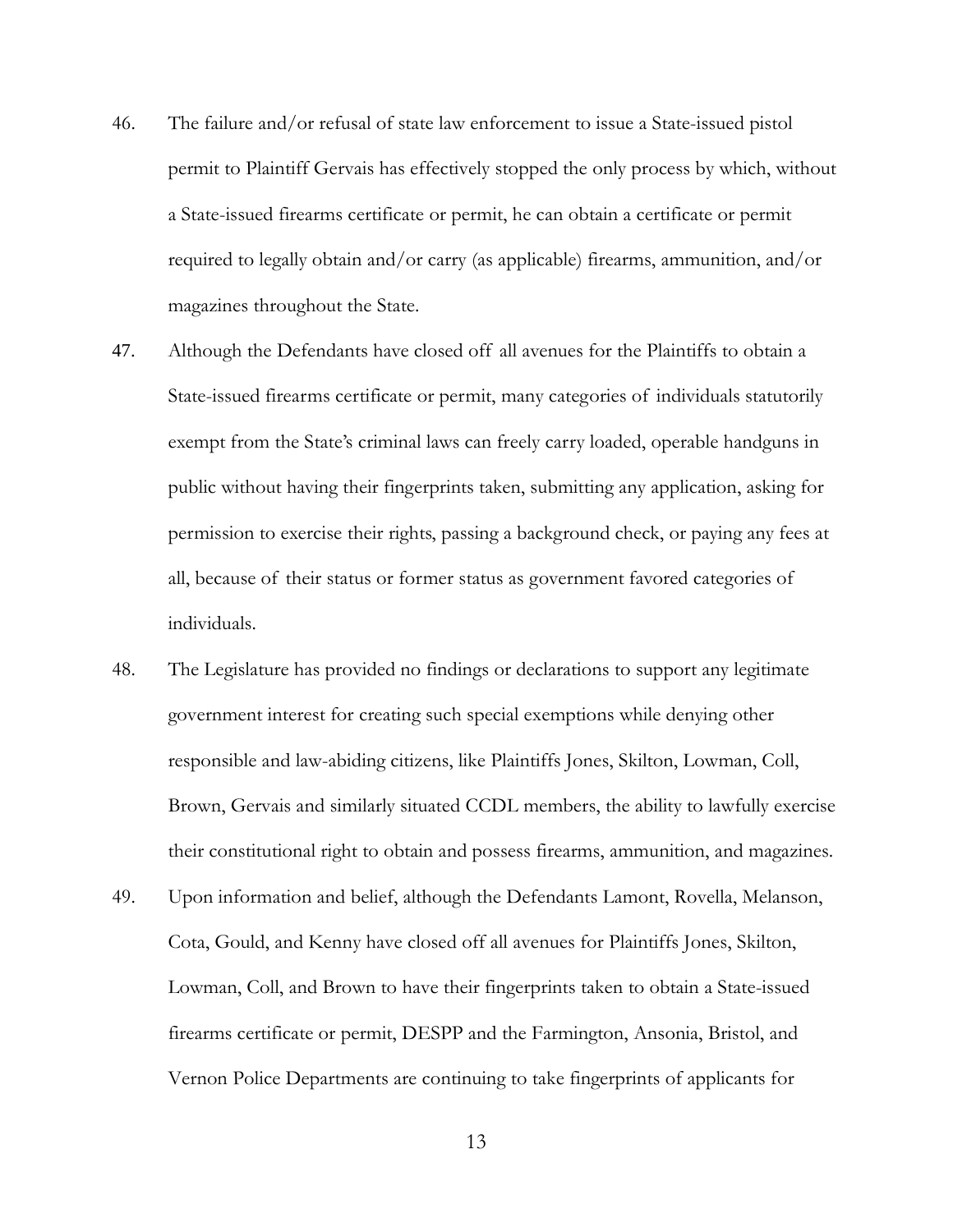potential employment, of arrestees, and/or of other individuals for purposes unrelated to issuing firearms permits.

- 50. The Legislature has provided no findings or declarations to support any legitimate government interest for taking the fingerprints of applicants for state employment, other permits, and for administrative purposes while refusing to take the fingerprints of other law-abiding, responsible citizens, like Plaintiffs Jones, Skilton, Lowman, Coll, and Brown, and those similarly situated CCDL members seeking to obtain a Stateissued firearms certificate or permit.
- 51. At least twelve other states allow persons with Connecticut State-issued pistol permits to also carry handguns in those states (hereafter, the "reciprocal states"). In fact, Texas's recognition of Connecticut pistol permits is expressly based upon affirmation by Connecticut's Attorney General that Connecticut checks the background of its applicants for such permits prior to the issuance of the same. Upon information and belief, Montana maintains this same requirement for recognition of a Connecticut permit.
- 52. Without a State-issued pistol permit, Connecticut citizens like the Plaintiffs are not afforded the right to carry handguns in reciprocal states.
- 53. In addition to the twelve reciprocal states, almost all of the thirty six remaining states which issue pistol permits, allow Connecticut citizens to apply in their state for a "non-resident pistol permit" if they hold a State-issued Connecticut pistol permit.
- 54. Without a State-issued pistol permit, Connecticut citizens like the Plaintiffs are not afforded the right to apply for a non-resident pistol permit in those remaining states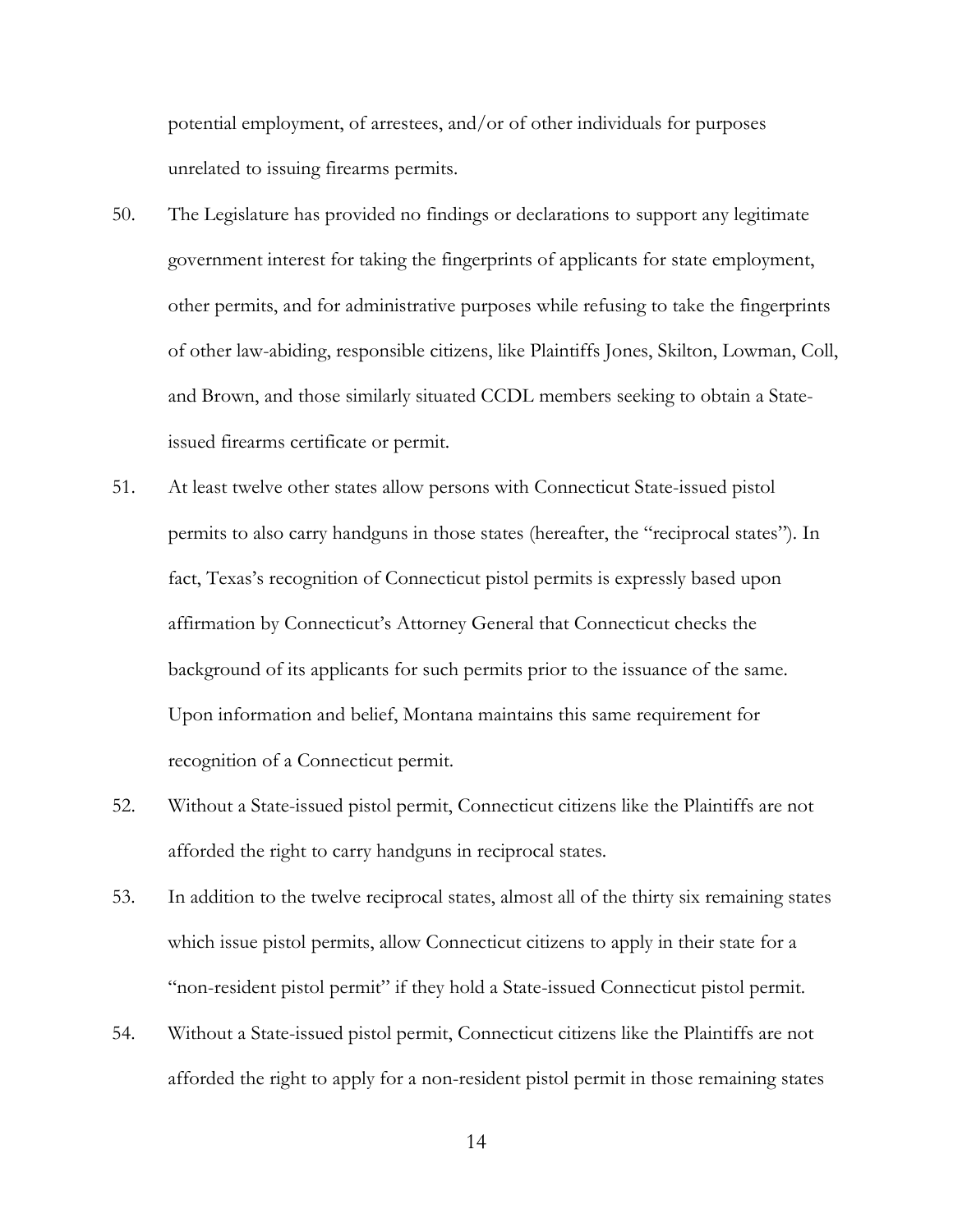and therefore Connecticut citizens are prevented from even being able to apply to lawfully carry firearms in those states.

- 55. The State's laws regarding the purchase, possession and carrying of firearms, ammunition, and/or magazines, including Executive Order 7E, and enforcement thereof, as applied by the Defendants against the Plaintiffs, infringe on the Plaintiffs' fundamental, individual right to keep and bear arms, guaranteed under the Second and Fourteenth Amendments.
- 56. The Second Amendment to the United States Constitution provides: "A wellregulated Militia being necessary to the security of a free State, the right of the people to keep and bear Arms shall not be infringed." The Fourteenth Amendment to the United States Constitution provides in relevant part: "No state shall make or enforce any law which shall abridge the privileges or immunities of citizens of the United States; nor shall any state deprive any person of life, liberty, or property, without due process of law; nor deny to any person within its jurisdiction the equal protection of the laws."
- 57. The Second Amendment is fully applicable to the States through the Fourteenth Amendment's Due Process and Privileges or Immunities Clauses. McDonald v. City of Chicago, 561 U.S. 742, 750 (2010); Id. at 805 (Thomas, J., concurring). The "right to keep and bear arms is a privilege of American citizenship that applies to the States through the Fourteenth Amendment's Privileges or Immunities Clause." *Id.* at 806 (Thomas, J., concurring).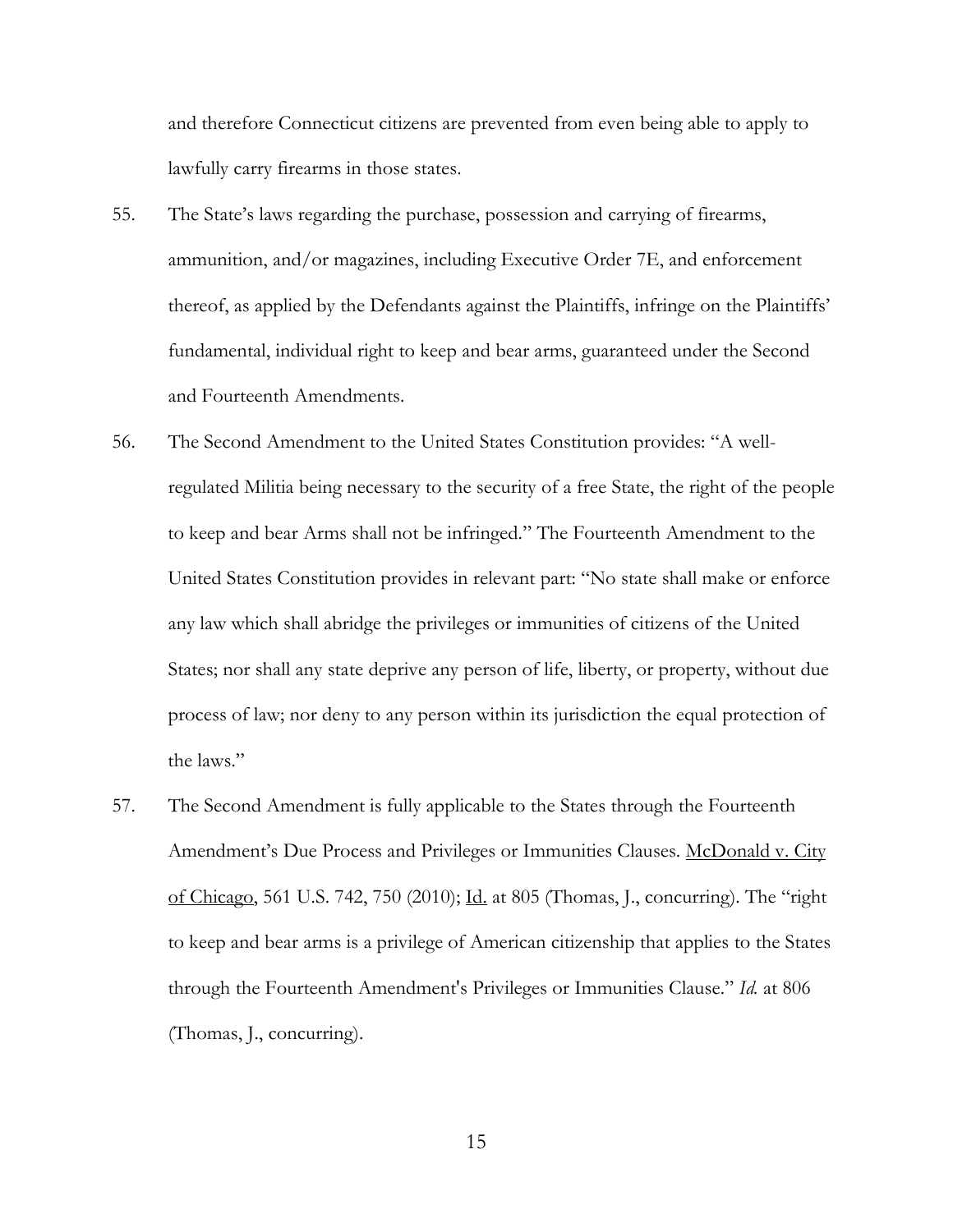- 58. Article the First, Section 15 of the Connecticut Constitution provides: "Every citizen has a right to bear arms in defense of himself and the state."
- 59. "The very enumeration of the right [to keep and bear arms] takes out of the hands of government—even the Third Branch of Government—the power to decide on a case-by-case basis whether the right is *really worth* insisting upon." District of Columbia v. Heller, 554 U.S. 570, 634 (2008).
- 60. "Constitutional rights are enshrined with the scope they were understood to have when the people adopted them, whether or not future legislatures or (yes) even future judges think that scope too broad." Id. at 634-35.
- 61. The "central" but not the only holding of the Supreme Court in Heller was "that the Second Amendment protects a personal right to keep and bear arms for lawful purposes, most notably for self-defense within the home." McDonald v. City of Chicago, 561 U.S. at 780. The Second Amendment also "guarantee[s] the individual right to possess and carry weapons in case of confrontation." Heller, 554 U.S. at 592.
- 62. This is particularly true when it comes to handguns, as the Heller Court has explicitly recognized the handgun as "the quintessential self-defense weapon" in the United States, and that a complete prohibition on their carry and use is necessarily invalid. Id. at 629.
- 63. Plaintiff CCDL's members, including the Plaintiffs herein, and others similarly situated, desire to, and must be allowed to, purchase and possess firearms, ammunition, and magazines for lawful purposes, and they would but for the reasonable fear and imminent risk of arrest and criminal prosecution under the State's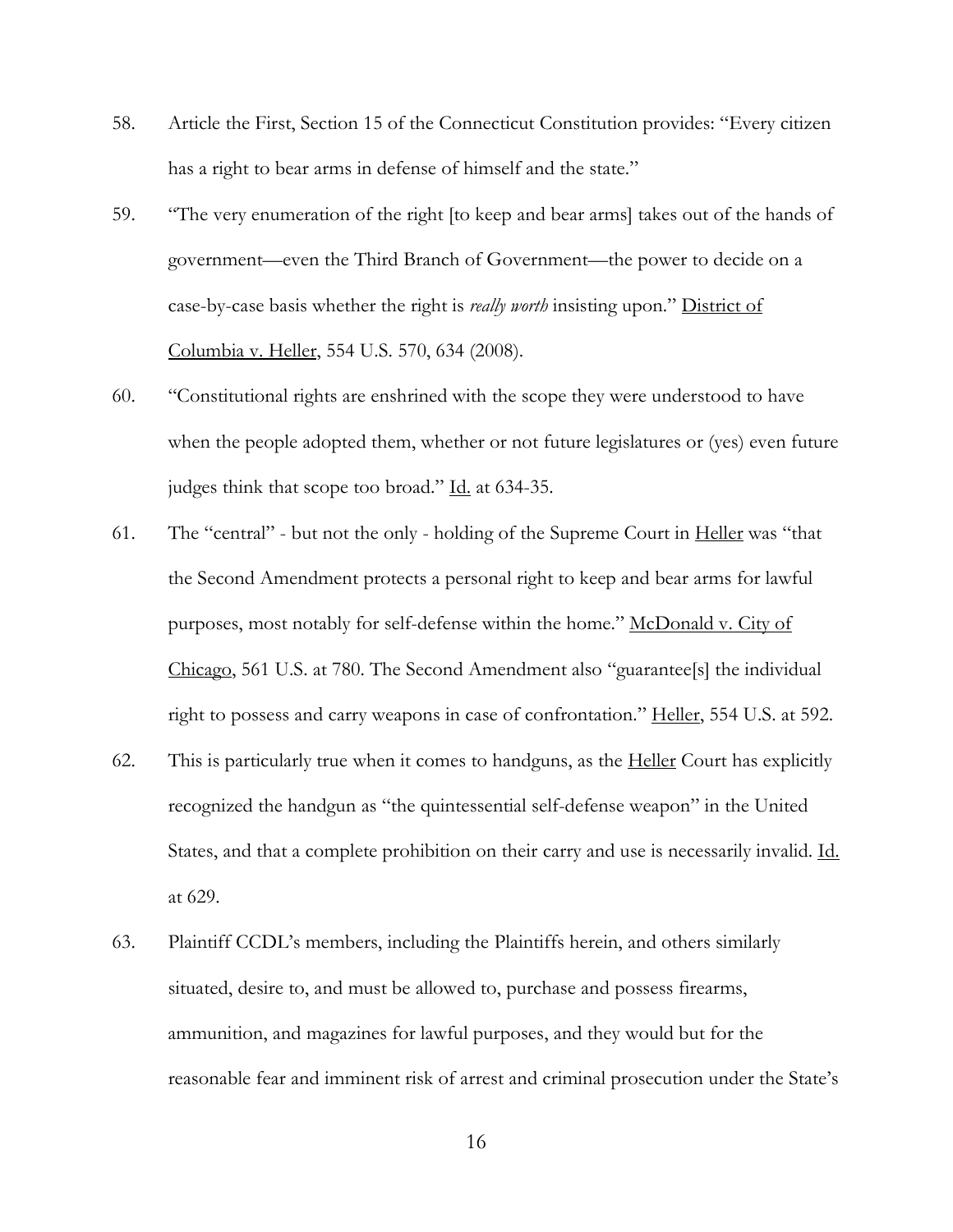laws imposing criminal sanctions on the transfer of firearms, ammunition, and/or magazines to persons who have not been issued a State-issued firearms certificate or permit.

- 64. The actions and orders of the Defendants, who are and have been at all relevant times acting under color of state law, are therefore denying the Plaintiffs and all similarly situated members of CCDL and others any ability to exercise their right to keep and bear arms by acquiring and possessing firearms ammunition, and/or magazines.
- 65. The actions and orders of the Defendants are denying the Plaintiffs and all similarly situated CCDL members and others any ability to lawfully acquire and possess the quintessential self-defense weapon for the quintessential purpose of lawfully protecting themselves when the effects of the contagion are bringing heightened public dangers.
- 66. Specifically, the Defendants have completely cut off the only available channel for the Plaintiffs to lawfully exercise this right, leaving the Plaintiffs subject to sanctions under the State's criminal statutory scheme.

## **COUNT 1 – DEPRIVATION OF CIVIL RIGHTS VIOLATIONS OF THE RIGHT TO KEEP AND BEAR ARMS 42 U.S.C. § 1983**

- 67. Plaintiffs incorporate herein by reference the foregoing paragraphs as if fully set forth herein.
- 68. There is an actual and present controversy between the parties.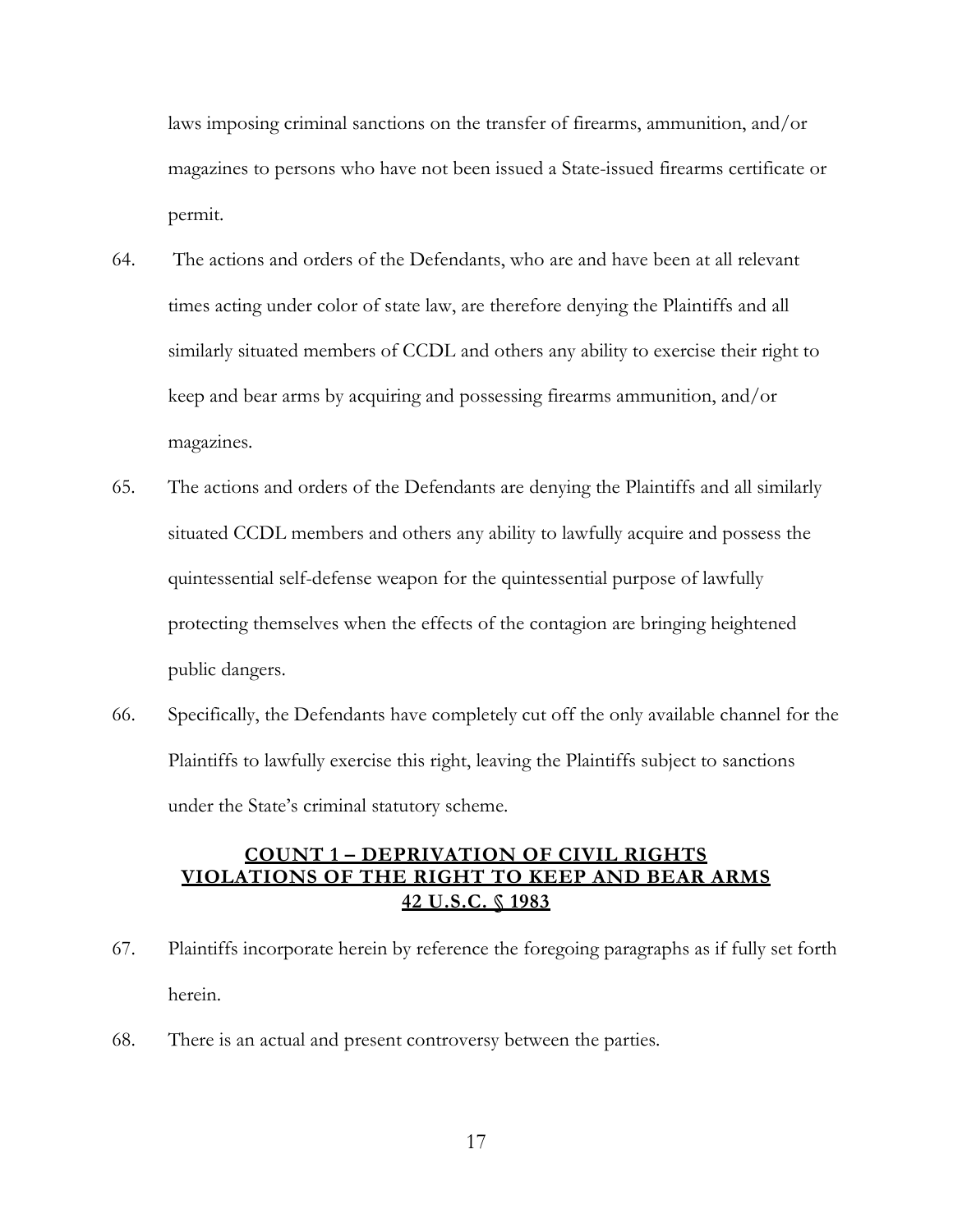- 69. The Second and Fourteenth Amendments to the United States Constitution and Article the First, Section 15 of the Connecticut Constitution, guarantee adult citizens the fundamental right to keep and bear arms.
- 70. The right to keep and bear arms includes, but is not limited to, the right of individuals to acquire firearms, ammunition, and magazines.
- 71. 42 U.S.C. § 1983 prohibits state actors from depriving a person of constitutional rights under color of state law.
- 72. As applied to the Plaintiffs and all similarly situated CCDL members, the action of Defendants Rovella, Melanson, Cota, Gould and Kenny in refusing to allow the taking of fingerprints for the purpose of issuing firearms certificates and permits is unconstitutional and violates the Plaintiffs' right to keep and bear arms.
- 73. As applied to the Plaintiffs and all similarly situated CCDL members, the portion of Defendant Lamont's Executive Order 7E which suspended the taking of fingerprints by DESPP and afforded Defendants Rovella, Melanson, Cota, Gould and Kenny the opportunity to halt the taking of fingerprints for the purposes of issuing firearms certificates and permits, is unconstitutional and violates the Plaintiffs' right to keep and bear arms.
- 74. By effectively and completely preventing the Plaintiffs and similarly situated members of the CCDL from acquiring and possessing firearms, ammunition, and/or magazines, under the various statutes governing such conduct, the enforcement policies of Defendants Lamont, Rovella, Melanson, Cota, Gould and Kenny violate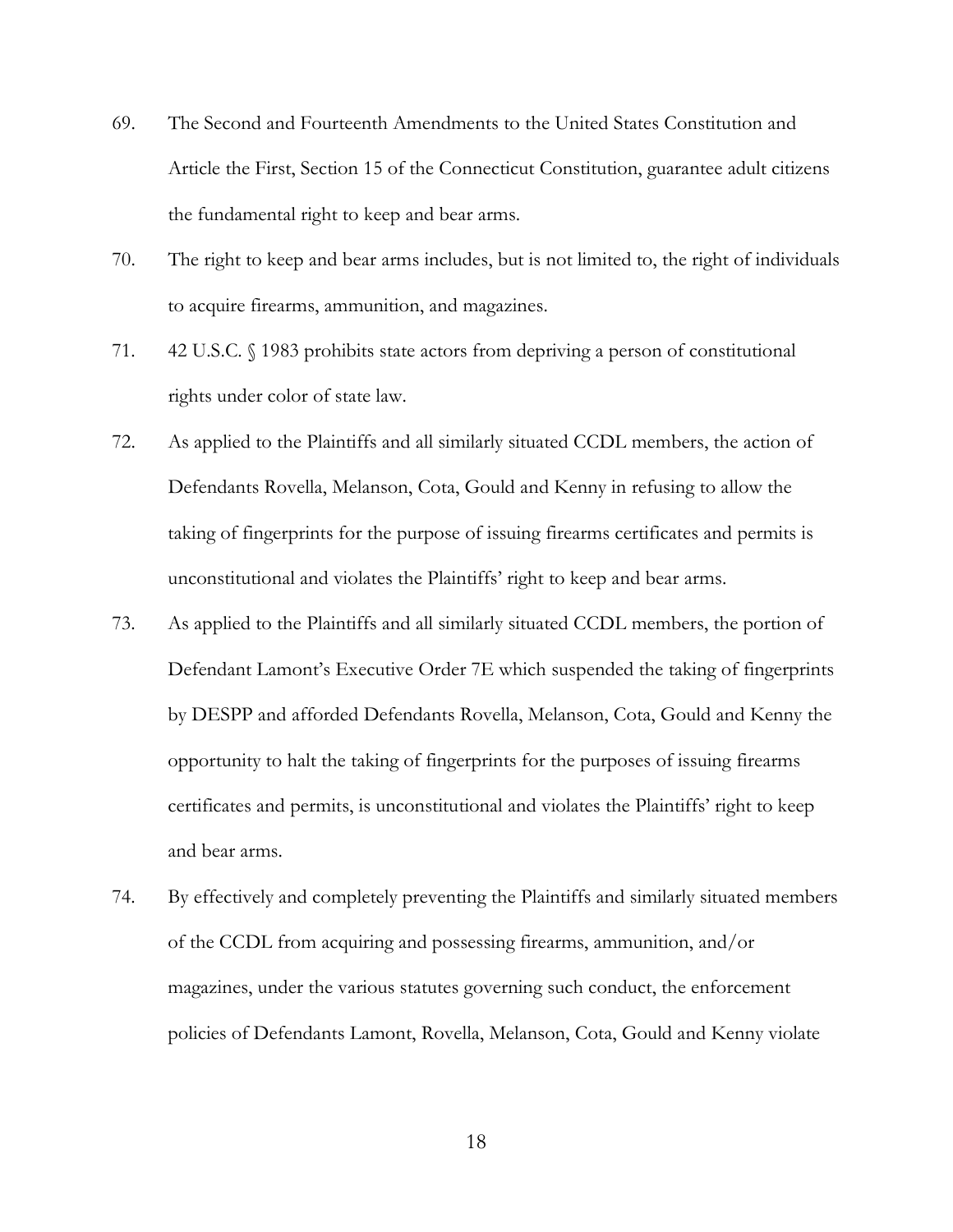the Plaintiffs' fundamental, individual right to keep and bear arms and thus have violated and continue to violate 42 U.S.C. § 1983, compelling the relief Plaintiffs seek.

- 75. By and through the orders of Defendants Rovella, Melanson, Cota, Gould and Kenny to their respective departments to not take the fingerprints from firearms permit applicants like the Plaintiffs and similarly situated members of the CCDL, in accordance with the statutes, Defendants Rovella, Melanson, Cota, Gould and Kenny have violated and are continuing to violate 42 U.S.C. § 1983, compelling the relief Plaintiffs seek.
- 76. The Plaintiffs have been damaged and continue to be damaged by the Defendants' conduct.
- 77. The Plaintiffs have no adequate remedy at law as no damages could compensate the Plaintiffs for the deprivation of their Constitutional rights.
- 78. Without an order for temporary injunctive relief pending a hearing on the Plaintiffs' claims for permanent injunctive relief, the Plaintiffs will suffer ongoing irreparable harm.

### **COUNT 2 – DEPRIVATION OF CIVIL RIGHTS VIOLATIONS OF THE RIGHT TO DUE PROCESS 42 U.S.C. § 1983**

- 79. Plaintiffs incorporate herein by reference the foregoing paragraphs as if fully set forth herein.
- 80. State statutes prohibit the Plaintiffs from exercising their constitutional right to keep and bear arms without a State-issued certificate or permit.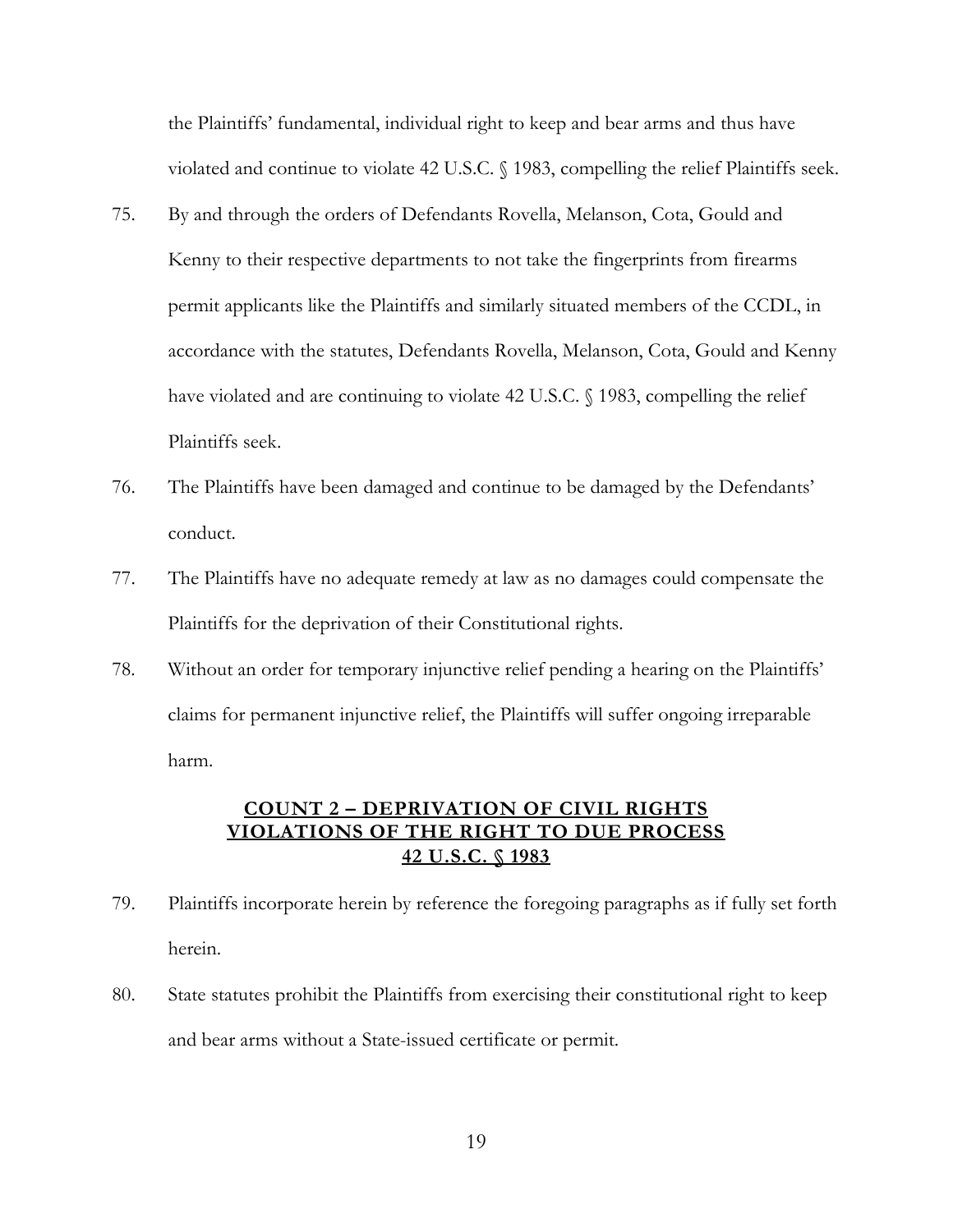- 81. State statutes prohibit the Plaintiffs from obtaining a State-issued certificate or permit without law enforcement taking the Plaintiffs' fingerprints.
- 82. The Defendants' orders, including, but not limited to Executive Order 7E, prevent law enforcement from taking the Plaintiff's fingerprints, leaving the Plaintiffs no process to have their fingerprints taken.
- 83. The Defendants' orders, including, but not limited to Executive Order 7E, prevent the Plaintiffs from applying for a State-issued certificate or permit, leaving the Plaintiffs no lawful process to obtain or possess firearms, ammunition, and/or magazines.
- 84. The Defendants' orders, including, but not limited to Executive Order 7E, prevent the Plaintiffs from obtaining a State-issued pistol permit.
- 85. If State statutes require the Plaintiffs to obtain a State-issued certificate or permit to exercise their constitutional rights, the State must provide a lawful process for the Plaintiffs to obtain a State-issued certificate or permit.
- 86. Due to the conduct of the Defendants, the Plaintiffs have no lawful process through which to obtain a State-issued certificate or permit to exercise their constitutional right.
- 87. If the Defendants fail or refuse to provide a lawful process by which the Plaintiffs can obtain a State-issued certificate or permit, the Defendants cannot require the Plaintiff to obtain a State-issued certificate or permit to exercise their constitutional right.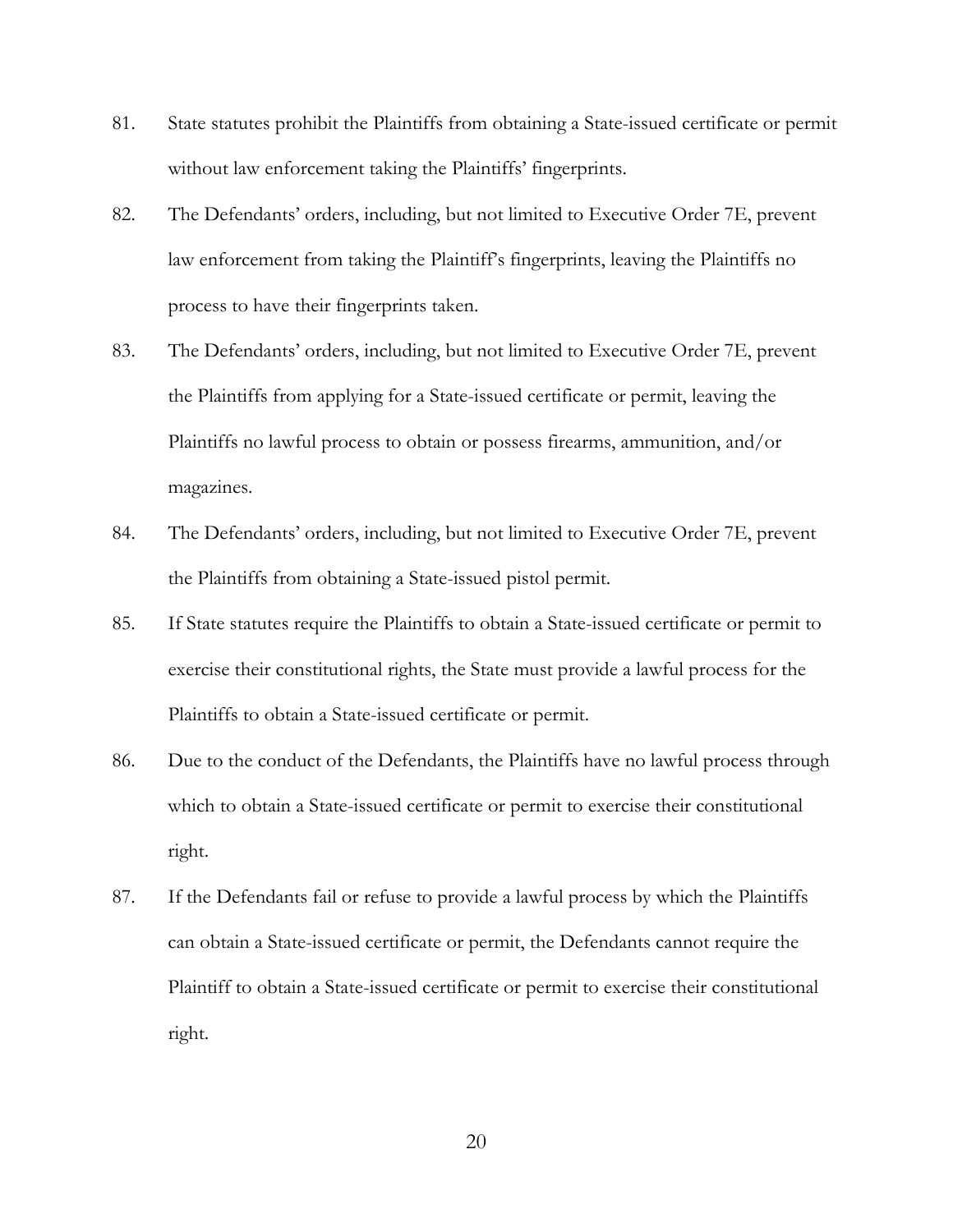- 88. The Defendants conduct of eliminating all lawful process for the Plaintiffs to obtain a State-issued certificate or permit, while continuing to require the Plaintiffs first obtain a State-issued certificate or permit to exercise their constitutional right, is a violation of the Plaintiffs' Fifth & Fourteenth Amendment right to due process of law.
- 89. The Plaintiffs have been damaged and continue to be damaged by the Defendants' conduct.
- 90. The Plaintiffs have no adequate remedy at law as no damages could compensate the Plaintiffs for the deprivation of their Constitutional rights.
- 91. Without an order for temporary injunctive relief pending a hearing on the Plaintiffs' claims for permanent injunctive relief, the Plaintiffs will suffer ongoing irreparable harm.

## **COUNT 3 – DEPRIVATION OF CIVIL RIGHTS VIOLATIONS OF THE EQUAL PROTECTION OF THE LAWS 42 U.S.C. § 1983**

- 92. Plaintiffs incorporate herein by reference the foregoing paragraphs as if fully set forth herein.
- 93. Article IV, Section 2 of the United States Constitution states in relevant part ". . . nor shall any State . . . deny to any person within its jurisdiction the equal protection of the laws."
- 94. The Fourteenth Amendment to the United States Constitution provides in relevant part: "No state shall make or enforce any law which shall . . . deny to any person within its jurisdiction the equal protection of the laws."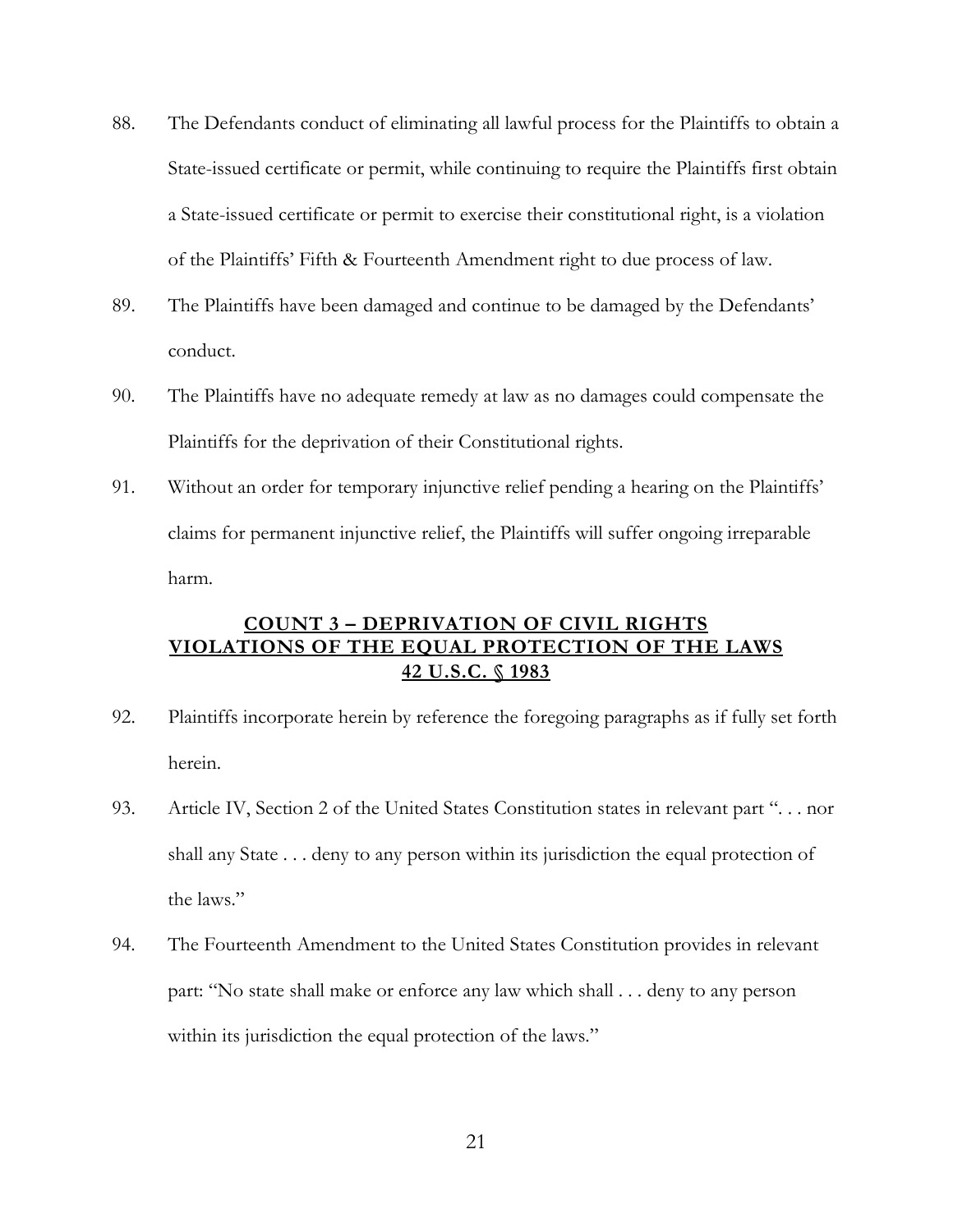- 95. Connecticut law allows people who follow the legal process established by State statute, and who are found to be qualified under Connecticut law, to purchase and possess firearms, ammunition, and/or magazines.
- 96. Connecticut law allows people who seek certain licenses, permits and certifications which require the State to obtain a copy of their fingerprints, to have their fingerprints taken by a law enforcement officer in the State.
- 97. The State is allowing people seeking certain licenses, permits and certifications the opportunity to have their fingerprints taken by a law enforcement, but have denied and continue to deny the Plaintiffs the same opportunity, even though the Plaintiffs seek the opportunity to exercise a Constitutionally-guaranteed right and those being given that opportunity are not.
- 98. The Defendants conduct of allowing people seeking certain licenses, permits and certifications the opportunity to have their fingerprints taken by a law enforcement, while denying and continue to deny the Plaintiffs the same opportunity, deprives the Plaintiffs' of the equal protection of laws.
- 99. The Plaintiffs have been damaged and continue to be damaged by the Defendants' conduct.
- 100. The Plaintiffs have no adequate remedy at law as no damages could compensate the Plaintiffs for the deprivation of their Constitutional rights.
- 101. Without an order for temporary injunctive relief pending a hearing on the Plaintiffs' claims for permanent injunctive relief, the Plaintiffs will suffer ongoing irreparable harm.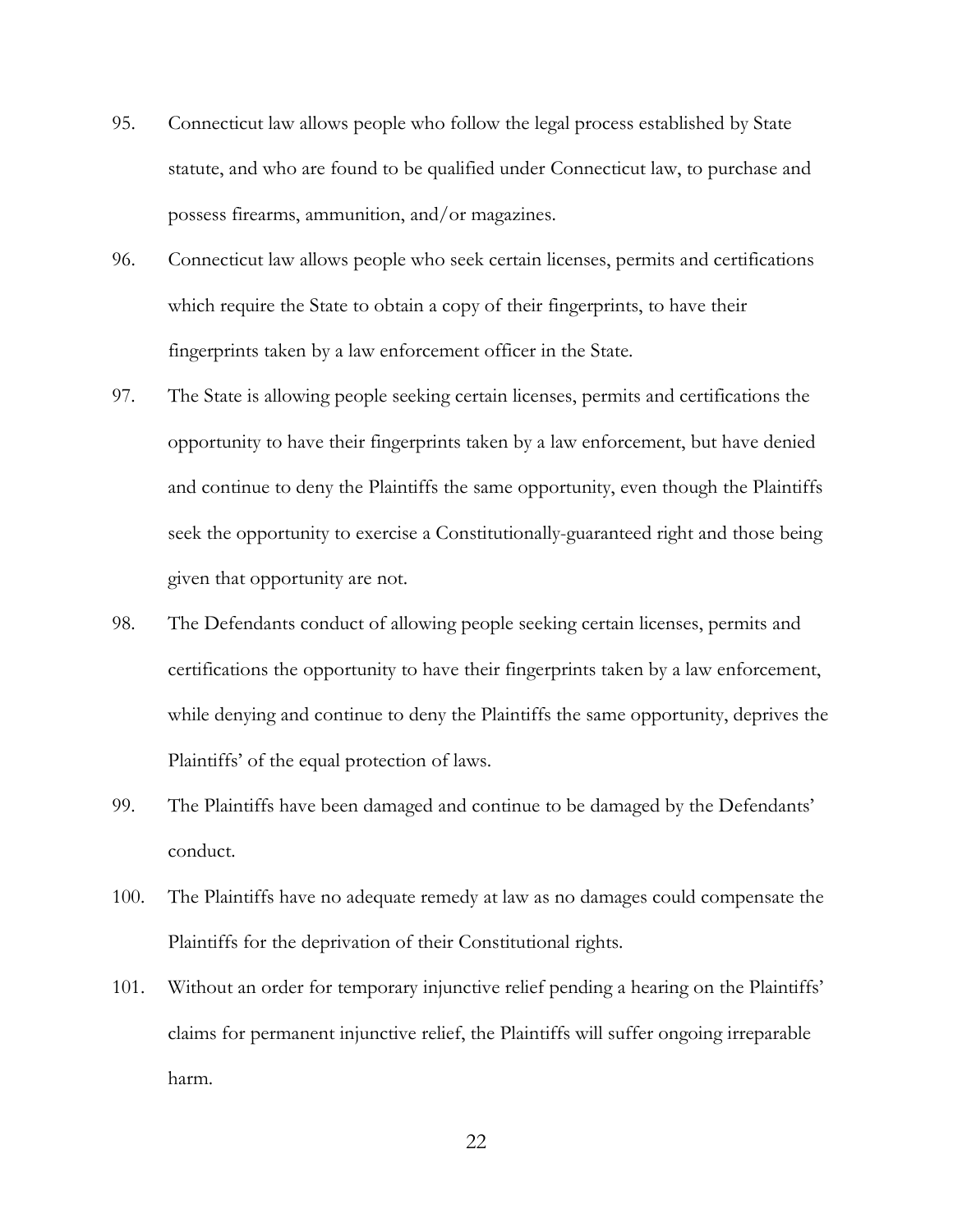### **COUNT 4 – DEPRIVATION OF CIVIL RIGHTS VIOLATIONS OF THE PRIVILEGES & IMMUNITIES OF CITIZENSHIP 42 U.S.C. § 1983**

- 102. Plaintiffs incorporate herein by reference the foregoing paragraphs as if fully set forth herein.
- 103. Article IV, Section 2 of the United States Constitution states in relevant part ". . . the citizens of each state shall be entitled to all privileges and immunities of citizens in the several states."
- 104. Section 1 of the Fourteenth Amendments to the United States Constitution states in relevant part: "No State shall make or enforce any law which shall abridge the privileges or immunities of citizens of the United States . . . ."
- 105. Citizens of every state who follow the legal process established by their respective states and who are found to be qualified under their state's law to purchase and possess firearms, ammunition and/or magazines have the legal right to purchase and possess firearms, ammunition and/or magazines for lawful purposes.
- 106. Such right to lawfully obtain and possess firearms, ammunition and/or magazines for lawful purposes pursuant to the law of the state of citizenship is one of the privileges and immunities of citizenship as a citizen of the United States.
- 107. The Defendants' conduct, which prevents the Plaintiffs from obtaining and possessing firearms, ammunition and/or magazines under State statutes, deprives the Plaintiffs of the privileges and immunities of citizens.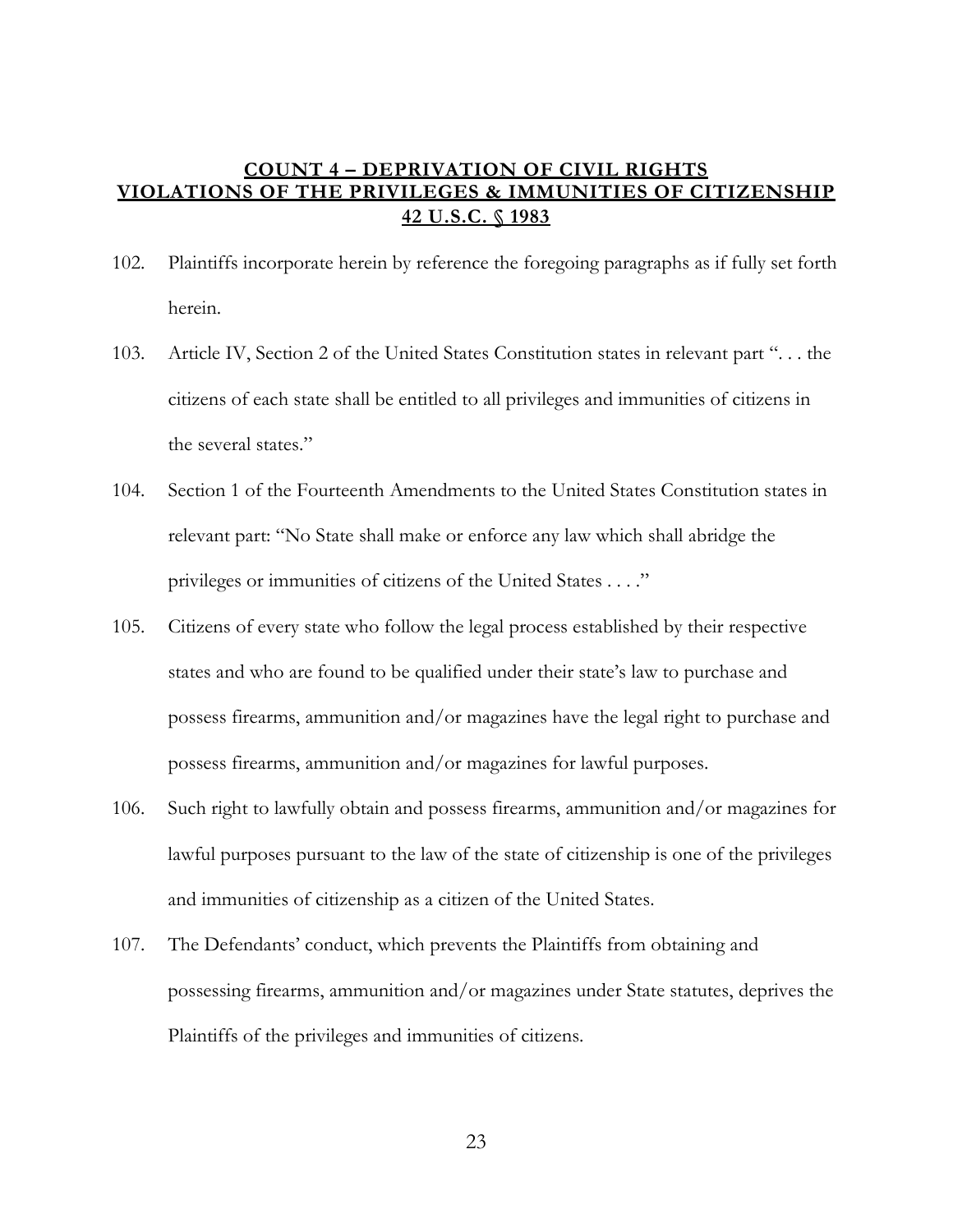- 108. The Plaintiffs have been damaged and continue to be damaged by the Defendants' conduct.
- 109. The Plaintiffs have no adequate remedy at law as no damages could compensate the Plaintiffs for the deprivation of their Constitutional rights.
- 110. Without an order for temporary injunctive relief pending a hearing on the Plaintiffs' claims for permanent injunctive relief, the Plaintiffs will suffer ongoing irreparable harm.

#### **PRAYER FOR RELIEF**

#### WHEREFORE, Plaintiffs respectfully demand the following relief:

- 1. A trial by jury on all issues so triable pursuant to Fed.R.Civ.P. 38;
- 2. Compensatory damages as will be proven at trial;
- 3. Punitive damages under 42 U.S.C. § 1983;
- 4. Attorney's fees, expert fees, and costs pursuant to 42 U.S.C. § 1988;
- 5. A declaratory judgment that Plaintiff CCDL's members, including Plaintiffs Jones, Skilton, Lowman, Coll, Brown, Gervais and others similarly situated who are not prohibited from acquiring and possessing firearms under federal and state laws, have a fundamental individual right to keep and bear arms, including being able to acquire through purchase or otherwise, firearms ammunition, and/or magazines, guaranteed under the Second and Fourteenth Amendments to the United States Constitution;
- 6. A declaratory judgment that enforcement of CGS §§ 29-38m(e), 29-37a(j), and/or 29- 33(i) without the State providing a process for Plaintiff CCDL's members, including Plaintiffs Jones, Skilton, Lowman, Coll, Brown, Gervais and others similarly situated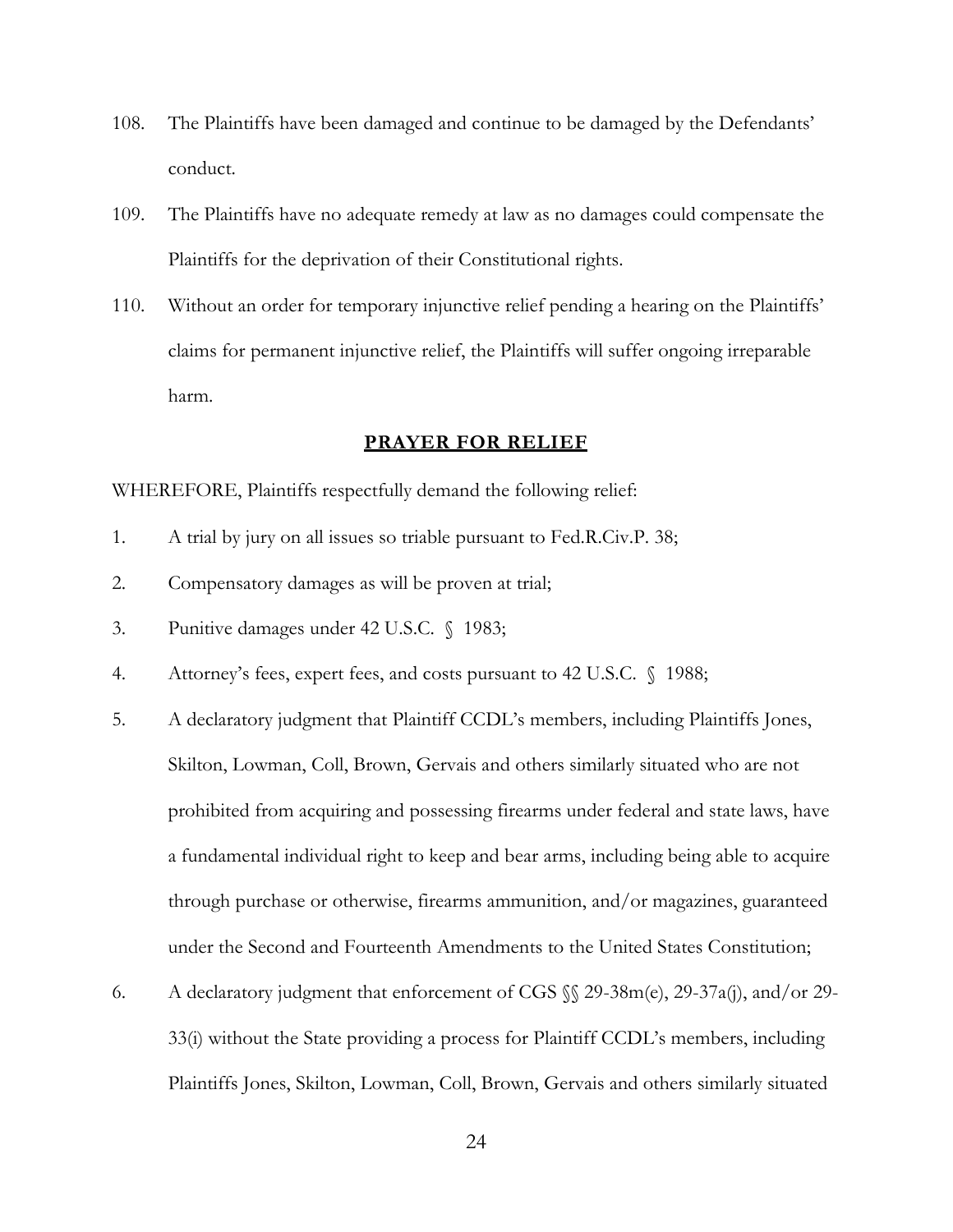who are not prohibited from acquiring and possessing firearms under federal and state laws to obtain and possess firearms, ammunition, and/or magazines violates their rights to keep and bear arms guaranteed under the Second and Fourteenth Amendments to the United States Constitution, violates their right to due process of law under the Fifth and Fourteenth Amendments to the United States Constitution, violates their right to equal protection of the law guaranteed by Article IV, Section 2 and the Fourteenth Amendment to the United States Constitution, and deprives them of the privileges and immunities of citizenship guaranteed by Article IV, Section 2 and the Fourteenth Amendment to the United States Constitution;

- 7. A declaratory judgment that the portion of Defendant Lamont's Executive Order 7E suspending the taking of fingerprints for the purposes of performing a criminal background check required to obtain a firearms certificate and permit violates the Plaintiffs' rights to keep and bear arms guaranteed under the Second and Fourteenth Amendments to the United States Constitution, violates the Plaintiffs' right to due process of law under the Fifth and Fourteenth Amendments to the United States Constitution, violates the Plaintiffs' right to equal protection of the law guaranteed by Article IV, Section 2 and the Fourteenth Amendment to the United States Constitution, and deprives the Plaintiffs of the privileges and immunities of citizenship guaranteed by Article IV, Section 2 and the Fourteenth Amendment to the United States Constitution;
- 8. A declaratory judgment that Defendant Melanson's suspension of taking fingerprints of applicants for firearms certificates and permits violates Plaintiff Jones' right to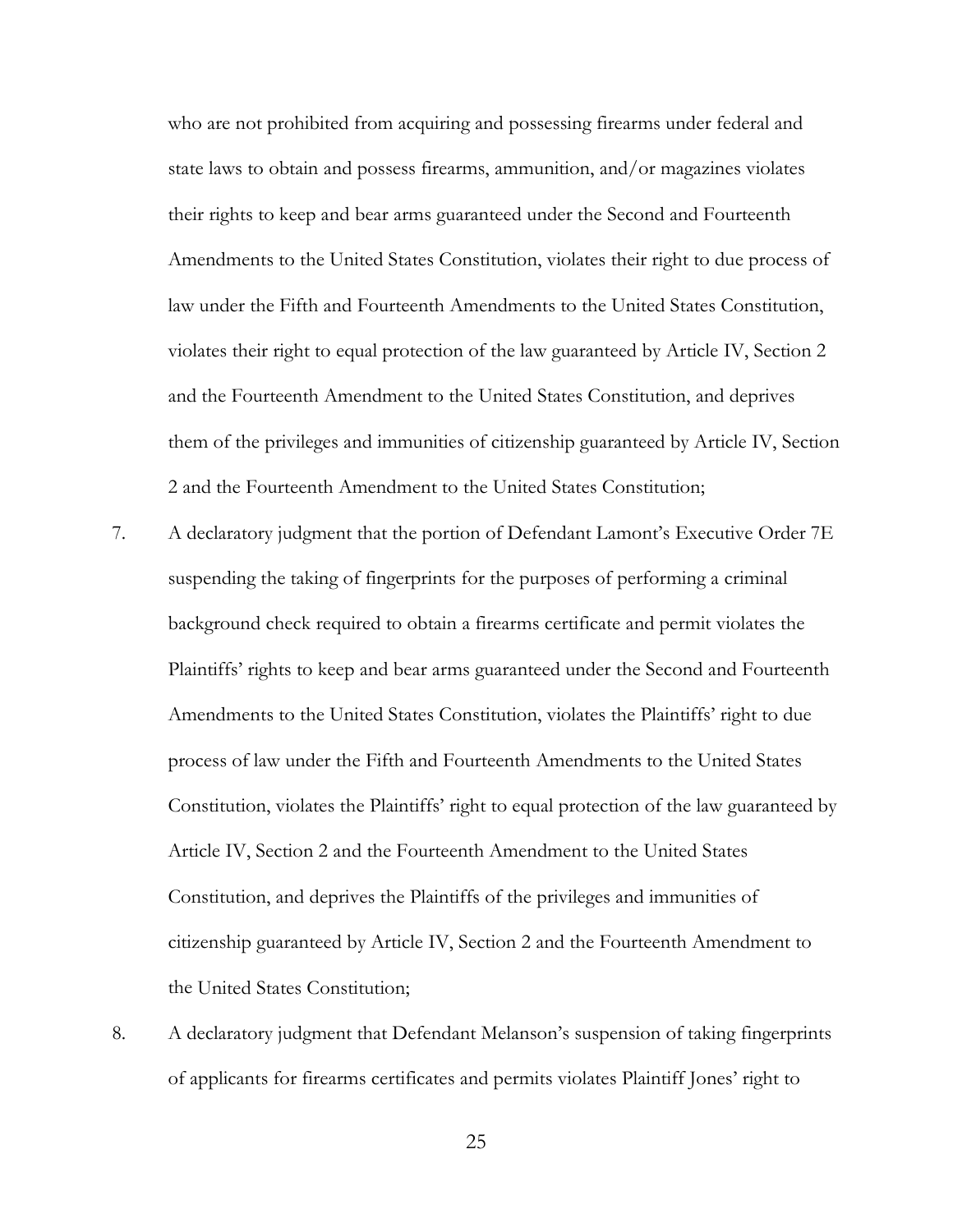keep and bear arms guaranteed under the Second and Fourteenth Amendments to the United States Constitution, violates her right to due process of law under the Fifth and Fourteenth Amendments to the United States Constitution, violates her right to equal protection of the law guaranteed by Article IV, Section 2 and the Fourteenth Amendment to the United States Constitution, and deprives her of the privileges and immunities of citizenship guaranteed by Article IV, Section 2 and the Fourteenth Amendment to the United States Constitution;

- 9. A declaratory judgment that Defendant Melanson's suspension of taking fingerprints of applicants for firearms certificates and permits violates Plaintiff Skilton's right to keep and bear arms guaranteed under the Second and Fourteenth Amendments to the United States Constitution, violates his right to due process of law under the Fifth and Fourteenth Amendments to the United States Constitution, violates his right to equal protection of the law guaranteed by Article IV, Section 2 and the Fourteenth Amendment to the United States Constitution, and deprives him of the privileges and immunities of citizenship guaranteed by Article IV, Section 2 and the Fourteenth Amendment to the United States Constitution;
- 10. A declaratory judgment that Defendant Cota's suspension of taking fingerprints of applicants for firearms certificates and permits violates Plaintiff Lowman's right to keep and bear arms guaranteed under the Second and Fourteenth Amendments to the United States Constitution, violates his right to due process of law under the Fifth and Fourteenth Amendments to the United States Constitution, violates the his right to equal protection of the law guaranteed by Article IV, Section 2 and the Fourteenth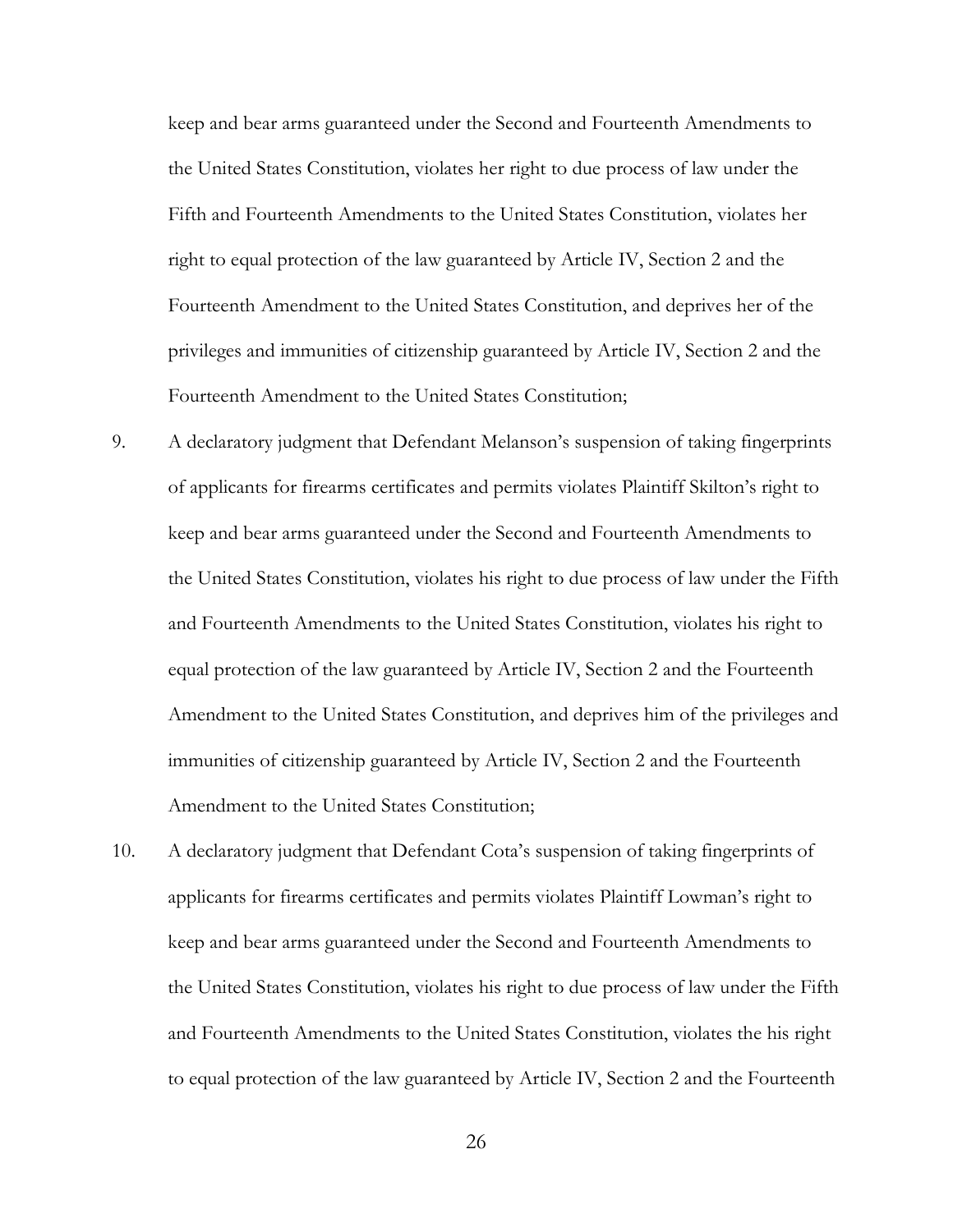Amendment to the United States Constitution, and deprives him of the privileges and immunities of citizenship guaranteed by Article IV, Section 2 and the Fourteenth Amendment to the United States Constitution;

- 11. A declaratory judgment that Defendant Gould's suspension of taking fingerprints of applicants for firearms certificates and permits violates Plaintiff Brown's right to keep and bear arms guaranteed under the Second and Fourteenth Amendments to the United States Constitution, violates the her right to due process of law under the Fifth and Fourteenth Amendments to the United States Constitution, violates her right to equal protection of the law guaranteed by Article IV, Section 2 and the Fourteenth Amendment to the United States Constitution, and deprives her of the privileges and immunities of citizenship guaranteed by Article IV, Section 2 and the Fourteenth Amendment to the United States Constitution;
- 12. A declaratory judgment that Defendant Kenny's suspension of taking fingerprints of applicants for firearms certificates and permits violates Plaintiff Coll's right to keep and bear arms guaranteed under the Second and Fourteenth Amendments to the United States Constitution, violates the his right to due process of law under the Fifth and Fourteenth Amendments to the United States Constitution, violates his right to equal protection of the law guaranteed by Article IV, Section 2 and the Fourteenth Amendment to the United States Constitution, and deprives him of the privileges and immunities of citizenship guaranteed by Article IV, Section 2 and the Fourteenth Amendment to the United States Constitution;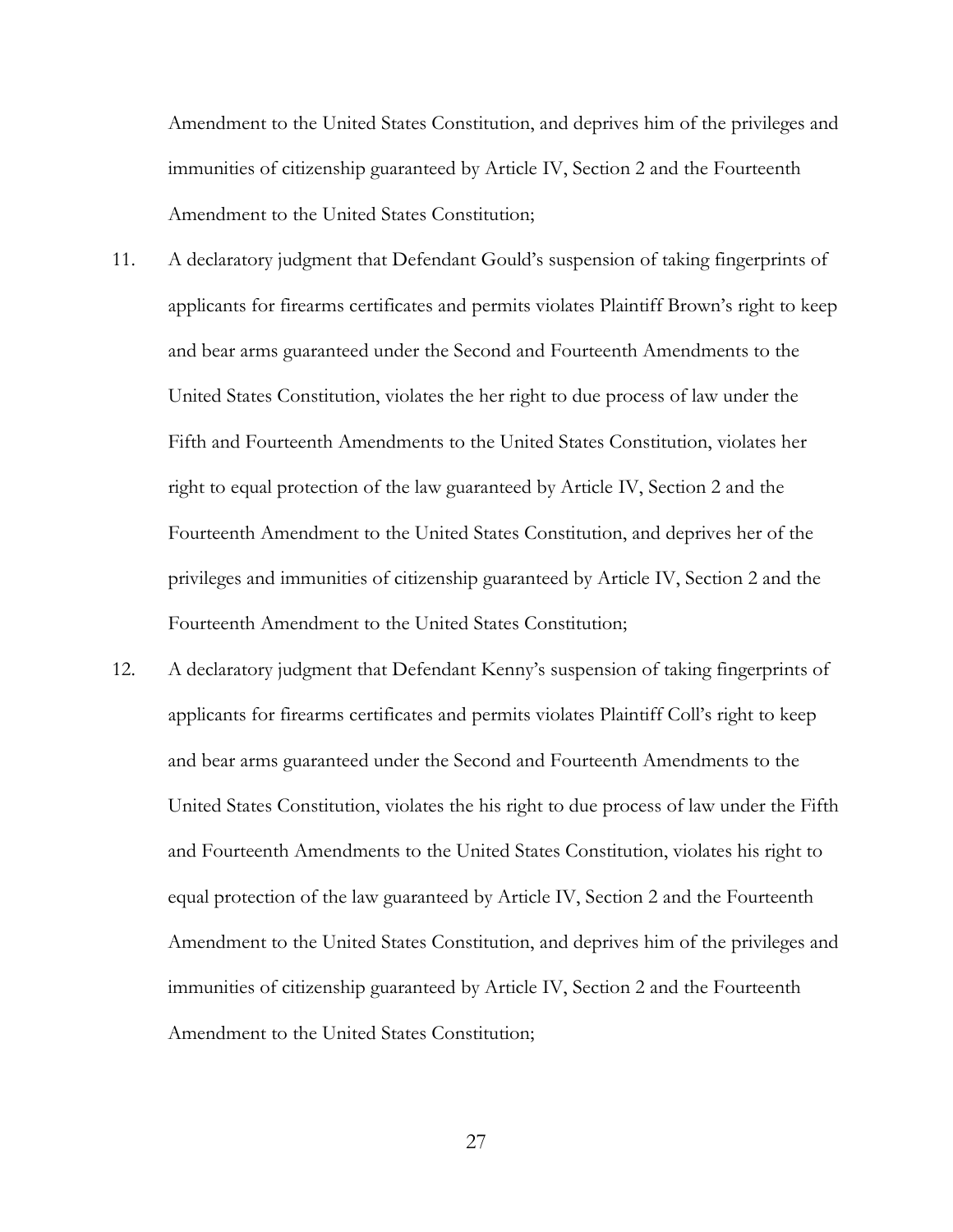- 13. A declaratory judgment that Defendant Rovella's failure to process the pistol permit application of Plaintiff Gervais violates his right to keep and bear arms guaranteed under the Second and Fourteenth Amendments to the United States Constitution, violates his right to due process of law under the Fifth and Fourteenth Amendments to the United States Constitution, violates Plaintiff Gervais' right to equal protection of the law guaranteed by Article IV, Section 2 and the Fourteenth Amendment to the United States Constitution, and deprives him of the privileges and immunities of citizenship guaranteed by Article IV, Section 2 and the Fourteenth Amendment to the United States Constitution;
- 14. A preliminary and permanent injunction prohibiting Defendants Rovella, Melanson, Cota, Gould and Kenny and their respective employees, officers, agents, representatives, and those acting in concert or participation with them, from refusing to accept and process firearms certificate or permit applications and from refusing to issue firearms certificates and permits to eligible applicants;
- 15. In the alternative, a preliminary and permanent injunction prohibiting the Defendants and each of their respective employees, officers, agents, representatives, and those acting in concert or participation with any of them, from enforcing CGS §§ 29- 38m(e), 29-37a(j), and/or 29-33(i) against CCDL's members, including Plaintiffs Jones, Skilton, Lowman, Coll, Brown, Gervais and others similarly situated unless and until the State provides the Plaintiffs a process by which they can lawfully obtain firearms, ammunition and/or magazines;